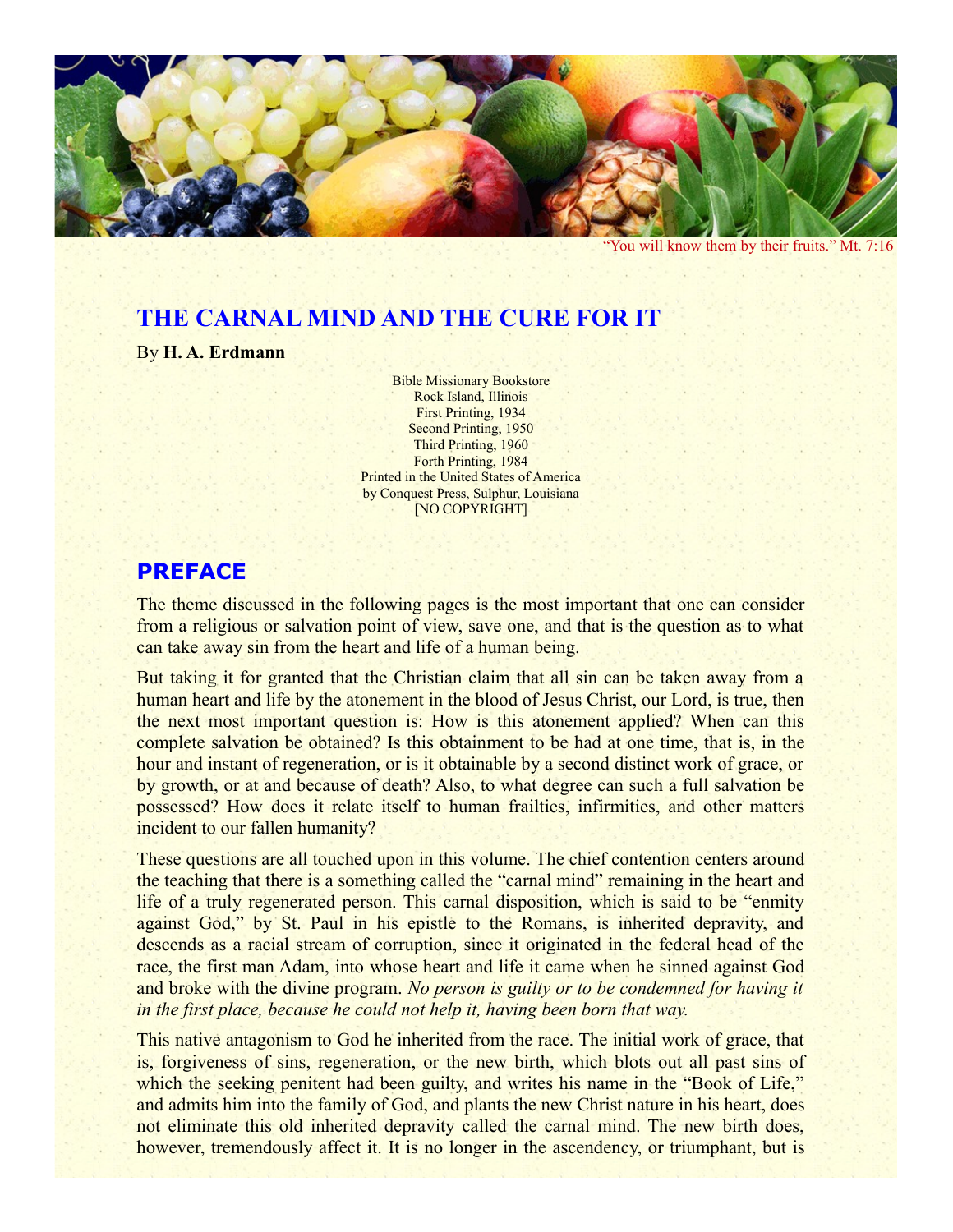subdued, restrained, put under subjection.

The great difficulty, nevertheless, is that a person cannot for any great length of time, however well regenerated one may be, keep this inherited depravity subdued. *It is almost sure to break out.*

If it does not actually bring one into the sin-committing class again, it will so stir up resentment, dislike, bitterness or put on such a world pull, or a tug toward pride, or such an arousement of jealousy or petulancy or ill-tempered anger as virtually to bring about a backslidden condition of the soul; and only great prayer and much humbling of oneself before God, and great communion with God, and oftentimes much repentance and confession, and maybe no little amount of apology and restitution, must be indulged before that soul can again find the comforts of genuine regeneration.

The all-important question is, Can this carnal nature be permanently and effectively removed? Can there be such a second application of the atoning blood of Jesus Christ as to eradicate this inherited depravity from the soul? The contention of this book, and the contention of the denomination to which the author (and also the writer) belongs, is that just such a provision has been made in the atonement of Jesus for such a desirable achievement. This book frankly differs from the views of the "suppressionists," the "neutralizationists," or any others who hold that inherited depravity cannot be removed, but can be so suppressed as to cease to be much in evidence. These pages contend that there may be a genuine elimination or eradication of the sin-tainted carnality that is "enmity against God," leaving behind a cleansed and purified humanity -weak, indeed, through the fall of the race, and the long dominion that sin had over it; subjected, 'tis true, to temptation, and thus constantly in need of the benefits of the atoning blood of the Son of God; in need of daily and hourly increase in grace, holiness, and perfect love, through greater and greater incomings of the Holy Ghost; but free from sin, and perfect in love, that is, loving God with all one's heart, and one's neighbor as himself.

This condition of freedom from sin is called holiness, full salvation, entire sanctification, and Christian perfection. The author of this book admits that such a state may be lost, through backsliding, but also claims that such lapses are in no sense necessary, and that such a state may be possessed all one's life here below, after it is once secured, and that such a condition of heart and mind is necessary to a bold stand at the Judgment Day, and to an abundant entrance into heaven.

The author, Professor H. A. Erdmann, has been a pastor for many years, filled the position of evangelist with success, taught in several of the schools of the holiness movement, and is thereby well qualified to write confidently concerning what the Scriptures teach in regard to this great question. The perusal of this book will greatly assist any sincere Christian to secure this great "blessing" of a clean, sanctified heart, freed by the Holy Ghost from this carnal nature. It will also strengthen the spiritual sinews of those who are already in possession of this "central idea of Christianity," so that they may proclaim it to others with more assured confidence. The study of it would, no doubt, help to arouse a serious-minded unbeliever into taking the preliminary steps in the matter of salvation, so that he might then "go on unto perfection," and fit himself for an eternal sojourn with the Holy Trinity in a holy heaven, surrounded and worshipped by a holy company of angels and human beings.

J. G. Morrison

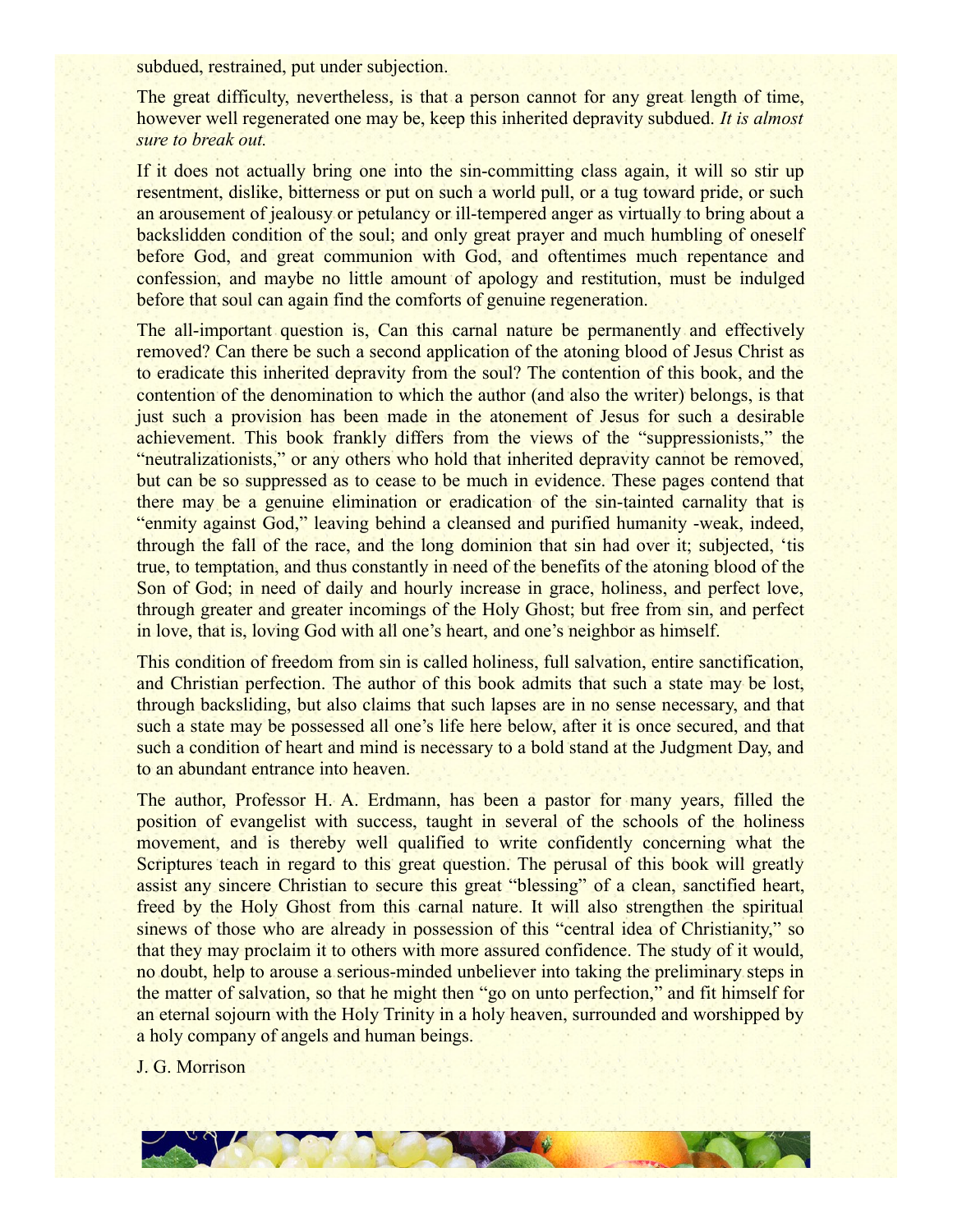# **1. Introduction**

"For to be carnally minded is death; but to be spiritually minded is life and peace. Because the carnal mind is enmity against God: for it is not subject to the law of God, neither indeed can be" (Rom. 8:6,7).

From this text we choose the subject, "The Carnal Mind," that which the apostle Paul says is enmity against God, and not subject to God's law — an awful outlaw that cannot be controlled by law. It is something that you can't fix up by whitewashing it, nor can it be made better by culture.

This condition, or nature. Is referred to by various names. In Ephesians and Colossians the apostle Paul calls it "the old man," and in Galatians he calls it "the flesh." The apostle James calls it "superfluity of naughtiness." John calls it "sin" as distinct from "sins." and "work of the devil." Theologians call it "inbred sin," "original sin," "depravity," "Adamic sin." etc. Whatever you wish to call it, it is something awful and evil. For our discussion we have chosen the term "carnal mind," the name we find for it in our text. As we proceed, let us thus remember that by the term "carnal mind" we mean the sum total of the names referred to above. And let us pray God to give us open, honest hearts, and unprejudiced minds. That there may not be in any of us an evil heart of unbelief



## **2. What Is the Carnal Mind?**

In dealing with the thought of what the carnal mind is, let us first briefly note what it is not. Many have made the mistake, and many still make the mistake, of confusing the carnal mind with something that it is not.

In the first place, it is not humanity. Often when a person does that which is not seemly, we hear someone say, "That is human nature." They make the mistake of confusing human nature with human nature *plus sin.* God created the first human pair and placed them in the Garden of Eden, and we infer from the Bible that God walked and communed with them, and there was perfect fellowship and harmony between them and God. But in this state they were human, endowed with human natures. After God had created them and breathed into them the breath of life, He looked at His work and pronounced it very good. Human nature was created by God and God never created anything base, or mean, or tricky. Human nature is good. What is so often called human nature is human nature filled with sin. Sin warps human nature and puts it out of harmony with God and the things of God. Sin thus causes the entire life to be out of joint with the divine plan. Human nature plus sin does not follow the divine plan and program, not because human nature is contrary to God and God's program, but because human nature is warped and twisted by a terrible disease called sin.

The carnal mind is not our appetites. Man is created a physical being and has physical needs and appetites. When the sin principle is removed, the appetites are not destroyed, IE:, those appetites that are normal and not unnatural. If you were fond of strawberries before sin was destroyed, you will, very likely, still be fond of strawberries after the destruction of sin. We are also endowed with mental appetites. There is a desire for knowledge. All our appetites may be so depraved by sin that the individual no longer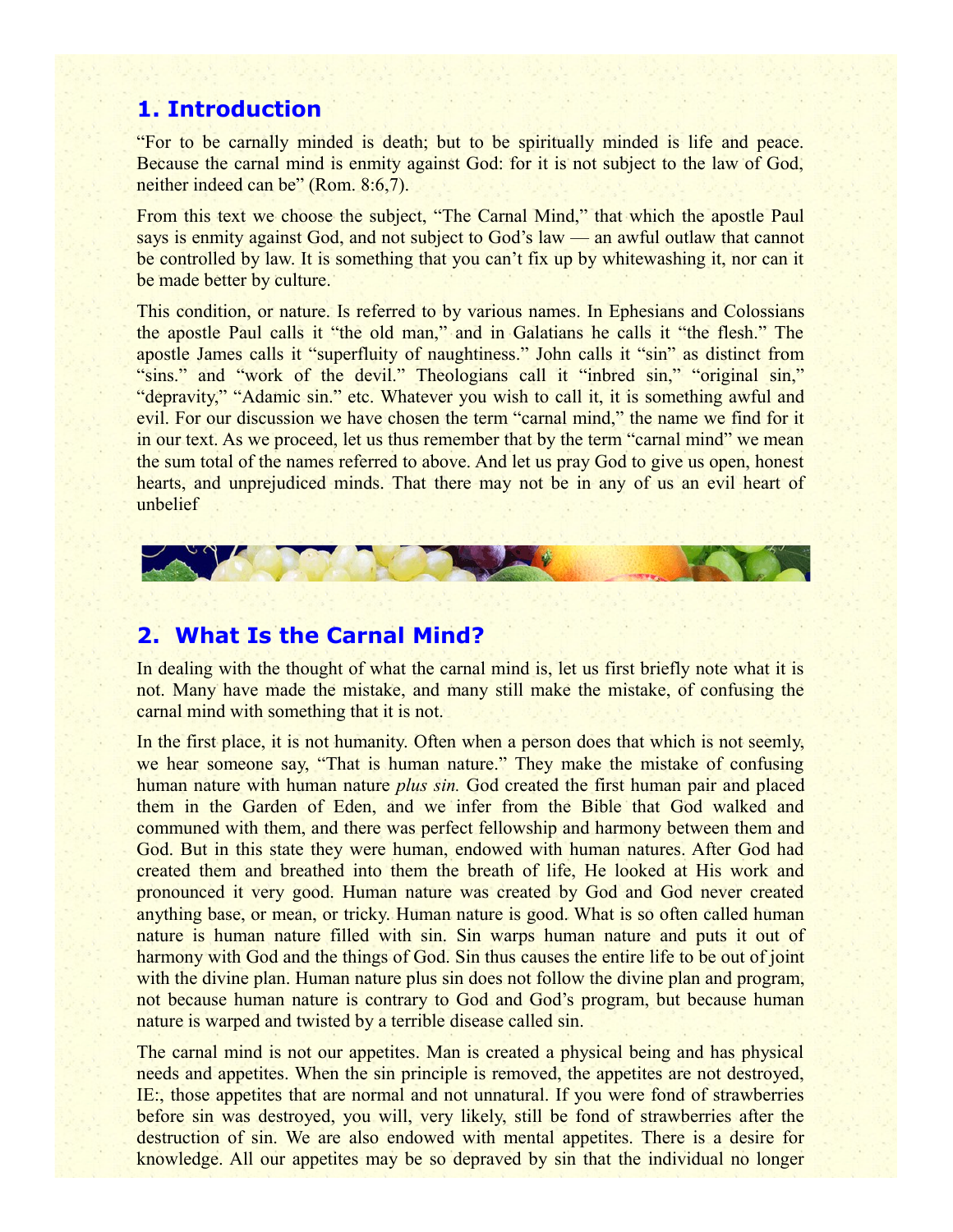desires that which is best for him, but rather that which is harmful. But appetites not depraved are for our best interests and do not constitute sin.

The carnal mind is not sin as an act. St. John gives us a clear distinction between sin as an act and sin as a principle in I John, the first chapter. In the seventh verse he tells us," If we walk in the light, as he is in the light, we have fellowship one with another, and the blood of Jesus Christ his Son cleanseth us from all sin." Sin is here spoken of in the singular number and does not mean the transgressions that men commit, but sin as a principle. He takes up sin as an act in the ninth verse where he uses the plural number. In the seventh verse he speaks of the defilement of sin, of a something that is not forgiven, but must be cleansed. In the ninth verse he speaks of something that is forgiven when he says, "If we confess our sins, he is faithful and just to forgive us our sins." There is a vast difference between cleansing and forgiving. Let us illustrate: Let us presume that you are cross-eyed. You are walking along on the sidewalk, and because you are cross-eyed you do not look where the spectator thinks you are looking. From the opposite direction comes a surgeon. He sees you but does not get off the sidewalk because he thinks you see him and will turn out to give him part of the sidewalk; but because you are crosseyed you do not see him and bump into him. Now it would seem ridiculous for you to ask him to forgive you for being cross-eyed. You would not do such a thing; but on the other hand, you would ask him to forgive you for bumping into him. He forgives you. But that still leaves you cross-eyed, and you will very likely bump into him again the next time you meet him if you are left in your present cross-eyed condition. So the proper thing to do, after he forgives you, is for you to go with him to his surgery and have him perform an operation that will straighten out your eyes and thus remove that condition that was back of the conduct for which you before asked forgiveness. He could not forgive you for being cross-eyed, but he can remove the condition. So Saint John speaks of something that needs to be cleansed away, in the seventh-verse, and of something that needs to be forgiven in the ninth verse.

In the seventh and eighth verses he treats of sin as a principle, and in the ninth and tenth verses he treats of sin as an act. We have found not a few who are described by the eighth verse. Upon being asked whether they did not want to be sanctified and have the carnal mind destroyed, they answered that they did not have the carnal mind and never had had. But John says in this epistle that only those who are deceived would make such a statement. We have also found some who placed themselves in the tenth verse by saying that they had never committed any sins and therefore did not need to repent and confess any sins.

Sabbath breaking, stealing, cursing, driving sharp bargains, lying, etc. do not constitute the carnal mind, but are evidences that the deadly thing is lurking in the heart. When the physician is called to the home of a sick man, he feels the pulse, takes the temperature, looks into the throat, punches here and there, turns the sick man over and examines him on all sides. What is he doing? You say, "He is diagnosing the sick man's trouble." In "diagnosing the trouble" he is looking for evidences of the thing that is giving the sick man trouble. If he were to find some small eruptions on the skin, perhaps a few on the back, and one or two on the breast of the man. And perhaps a few on the soles of his feet, he would no doubt tell the sick man that he had smallpox. Now he might put something on those eruptions that would cause them to disappear and heal over, but in a very short time they would break out again. The thing to do is to give him something to take internally, because the real trouble is on the inside. If the disease is taken care of properly. The eruptions on the skin will disappear as a matter of course. Swearing, driving sharp bargains, lying, stealing are the skin eruptions, that indicate there is something far worse the matter on the inside. Conversion heals the eruptions so that they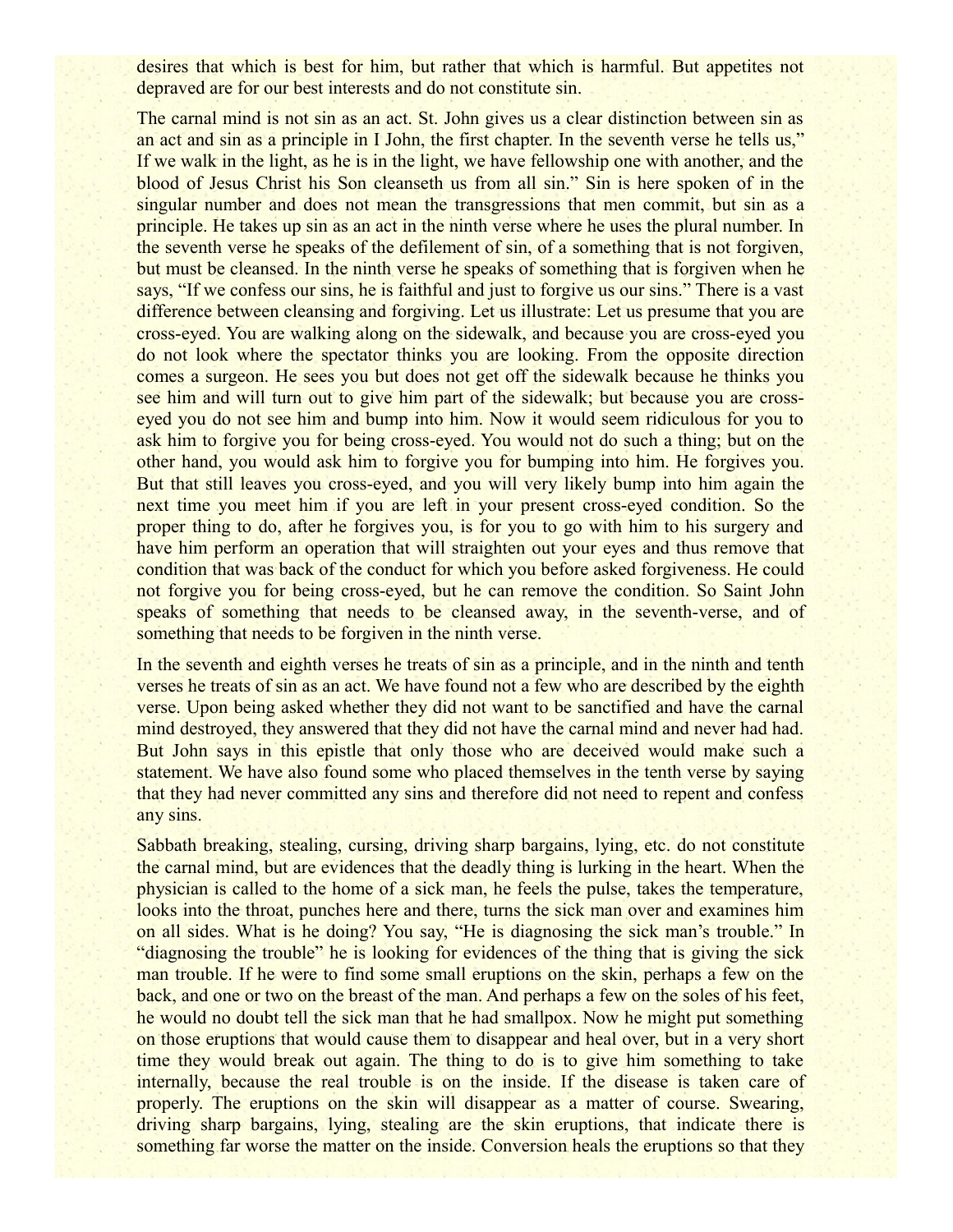all vanish. No visible trace is left. But in a few weeks or months, we so often notice them break out again, perhaps not in what we would term the grosser sins at first, but minor ones. The soul backslides and the grosser eruptions are again manifest. But when the inside is properly dealt with, the skin eruptions will naturally adjust themselves to normal, and the chances of their again appearing are many, many fold reduced. No longer does that soul sing, "Prone to wander Lord, I feel it"; but he will burst forth in glad refrain, "Prone to serve Thee, Lord, I have it." Then what is the carnal mind?

1) Paul, the great apostle, tells us in Romans 8:6- 7 that it is enmity against God. Note that he does not say that it is at enmity against God, but that it is enmity — the very essence of enmity — and that it is not subject to God's law. Law cannot control it. People of all ages have tried to control the carnal mind with laws and statutes. Some have tried to accomplish it with culture, or education, or rules of ethics. Others still have tried to whitewash it and make it look as nice as possible, vainly hoping that by making it look nice they could make it act nice. All these remedies have been signal failures.

The carnal mind is an outlaw and refuses to be controlled. Some have tried to solve the problem by what is termed "suppression" and have tried to hold it in subjection, but they, too, have met with defeat and sorrow.

2) Paul the apostle tells us again that it is indwelling sin, or a soul-inhabitant. "Sin that dwelleth in me." It is a something that lives, abides, dwells in man. It makes its home there. Paul also tells us that by its dwelling in him (in the past before he was sanctified) it caused him to do things that he did not really want to do. And when he wanted to do that which he knew to be good, this thing would prevent him. It would get in his way.

It would place itself between him and the good that he wanted to do. It is the housed-up sin, born in him, and to his sorrow still residing there, even though he himself protests against it. This thing was the source of all his trouble. It was the enemy of all his noblest endeavors. The apostle Paul found, as many others have, that they of our own house are our greatest foes.

It was this same thing that got in the way of the people of old, causing God to cry out, as recorded in Deut. 5:29, "O that there were such an heart in them, that they would fear me, and keep all my commandments always, that it might be well with them."

3) In Romans 7:21 we find that it is a law of evil. A law is a rule of action. A law is an impulse, a sudden force. The apostle Paul tells us that, when he would do good, he was ever reminded that this law that worked to the contrary was ever present. This is not an excuse for wrongdoing as the passage clearly indicates. Dr. W. B. Godbey says in discussing this statement of Paul, "This is where the counterfeit professors (people who profess to believe) woefully lie on Paul, making his language an apology for committing sin.

They differ from Paul as wide as the poles are from each other. While they wickedly pervert this scripture to their own destruction, making it an apology for known and willing sin, Paul positively and repeatedly certifies that he did no such thing, and the only trouble in his case was the inward conflict of an indwelling enemy. His testimony in this verse is that the evil is ever present to menace, tempt and antagonize him in his enterprises to glorify God. While this is true we must remember his positive denial of at all yielding to it, and repeated affirmation that this indwelling sin, of its own spontaneity, was really doing all the mischief in the case, while he pleads constantly his own innocence."

4) It is a law of captivity (Rom. 7:23). Its rule of action is to bring into captivity, to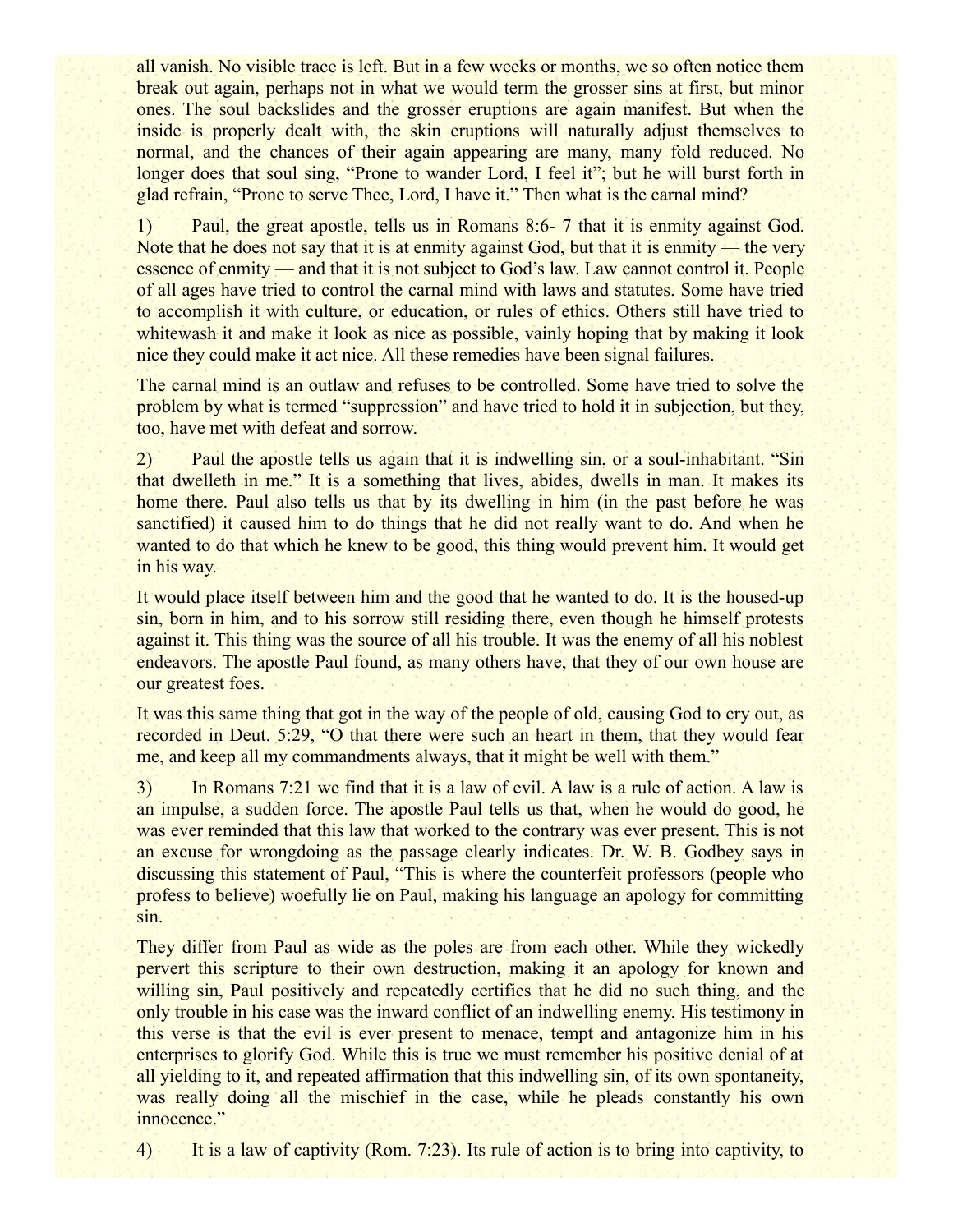make slaves, to sell as a slave to the law of sin. This does not necessarily mean that it always succeeds in its efforts to bring into captivity. The apostle Paul gives us clear evidence that it puts forth a constant and indefatigable effort to bring him into captivity. But, thank God, in Paul's case it never succeeded, as his testimony ever assures us. While the apostle Paul thus stood out and defeated this law until he was delivered from it, it has brought its thousands, yea, millions, into utter and complete captivity from which they never escaped. While they were well on their road of freedom, this indwelling enemy stormed and reduced their city and carried them with irresistible force into captivity. Adam Clarke says, "This is the consequence of being overcome; he is now in the hands of the foe; as the victor's lawful captive. The word used here is the same as used by our Lord when speaking of the final ruin and captivity of the Jews. He says, "They shall be led away captives into all the nations."

5) It is the "besetting sin." "Wherefore seeing we also are compassed about with so great a cloud of witnesses, let us lay aside every weight, and the sin which doth so easily beset us, and let us run with patience the race that is set before us" (Heb. 12:1). We would call your attention to the fact that the racer is already a Christian; consequently, this besetting sin cannot mean an outward transgression; or actual sin. Actual sins have been left in the devil's country. Dr. Godbey says, "The Greek adjective euperistaton is from eu, you; peri, around; isteemai, to stand; hence it means the sin always standing around you and sticking close to you. Here the Holy Spirit is addressing the citizens of the kingdom, whose actual sins have all been left in the devil's country, whence they came.

Therefore, in harmony with the Greek definition of this word, we see it can be none other than the original inbred sin, which still inheres in the heart of the regenerate."

6) It is that which the devil planted in the heart. It is the same wherever it is found. It is very cunning and shrewd. It will pawn off anything to keep from being crucified. It will pawn off some things that in themselves are to be desired and good, but that can never take the place of, nor substitute for, heart purity. The carnal mind will pawn off healing, "tongues," human demonstration, or anything spectacular. We once heard one preacher put it thus: "The old man, the carnal mind, will do anything under the sun to keep from being crucified, for it nearly kills him to have to die." The carnal mind will take the sublimest passages of scripture and so materialize them as to take out of them all spiritual import and thus leave us nothing but a Bible for the ills of the body only. Carnal people will put up with some preaching they do not like. They will sanction a healing service, or even a tarrying service; but when it comes to the old-fashioned mourners' bench they draw a line.

They will tell us that all our diseases are met in the atonement, and then will quote such passages as Malachi 4:2, 3. "But unto you that fear my name shall the Sun of righteousness arise with healing in his wings." Here they stop as a rule. But let us read on: "And ye shall go forth, and grow up as calves of the stall. And ye shall tread down the wicked . . . in the day that I shall do this, saith the Lord." Now, we are not against divine healing. We have seen God vindicate Himself too often in this way to say that He does not heal our bodies. In our own ministry we have anointed the sick, laid hands on them, prayed for them, and seen them instantly healed. We could relate some marvelous cases of divine healing under our own ministry, but shall refrain here, for this is not a treatise on divine healing. No, we are not adverse to divine healing; but we do object to carnal people taking the great promises of the Bible and robbing them of all spiritual meaning and force, to dodge the issue regarding the carnal mind and to bolster up a healing doctrine. Let us look for a moment at the above text. If we make the healing part physical, we must make the rest of it physical, or we shall be deplorably inconsistent.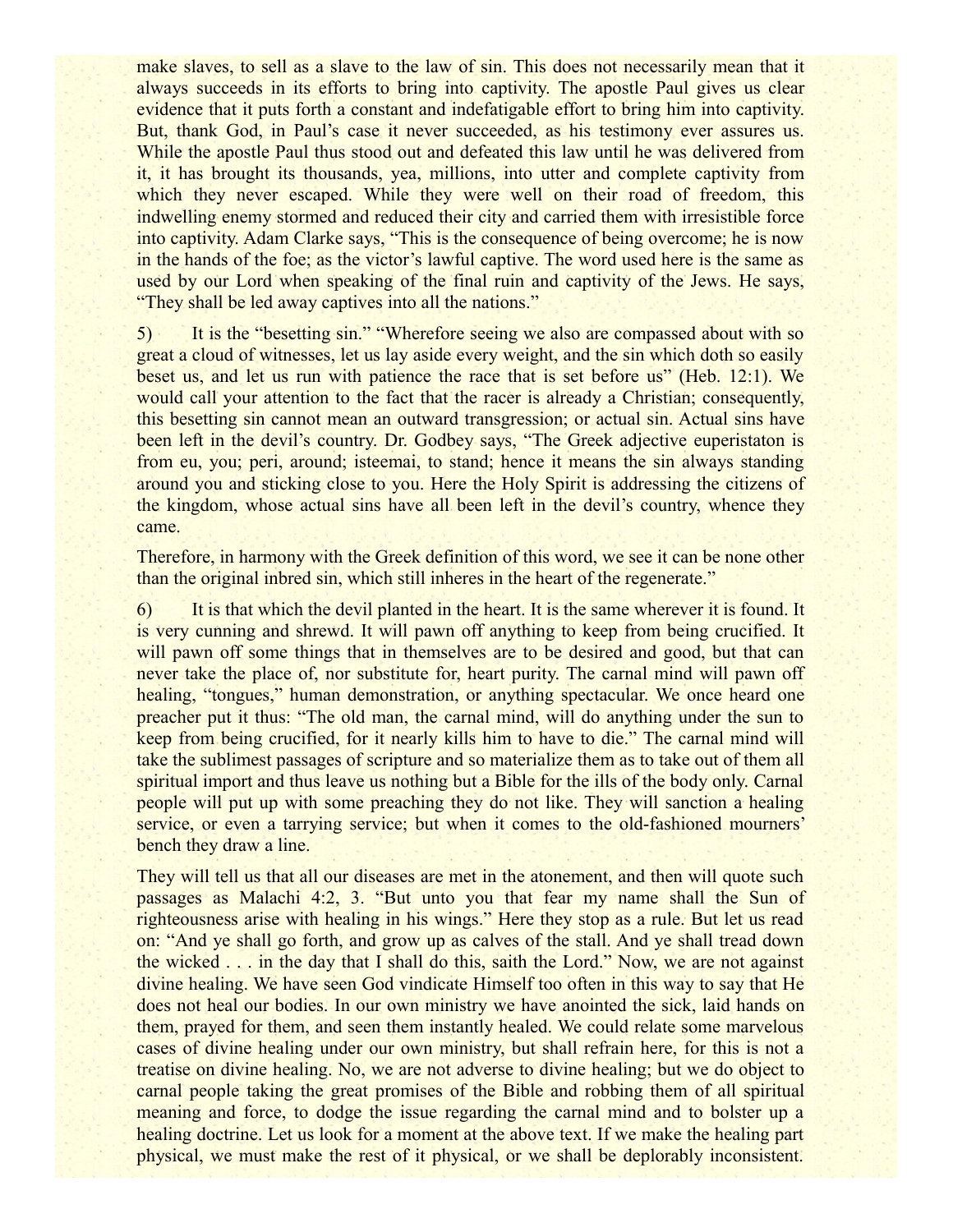Does it then mean that we will grow fat physically as the stall-fed calf? We once saw a calf that was stall-fed and prepared for the show pen. That calf weighed eleven hundred pounds when it was only nine months old. Are we thus to grow physically if we fear His name? Shall we tread down the wicked with physical force if we fear His name? This passage is only one of the many that various people use to preach divine healing. This is a trick of the carnal mind thus to eliminate from the Bible all spiritual healing. There are plenty of promises for physical healing in the Bible without thus mutilating those passages that promise us spiritual healing. After all, the healing of the ills of the soul are far more important than the healing of the ills of the body. One may have a sick body all the days of his earthly sojourn and then go triumphantly home to glory, as Lazarus surely proved; but one cannot go through life here with a diseased soul and come with rejoicing on that "great day." Beware! Consider! The carnal mind has also pawned off "speaking with tongues" on many to keep from being crucified. This is not to be a treatise on the "tongues" question; but let us deviate long enough to say just a few things because it is used as a substitute for the destruction of the carnal mind. We find more in regard to "tongues" mentioned in the Epistle to the Corinthians than in all other scripture combined. The Corinthian church seemed to be very gifted, yet they were not spiritually healthy.

There were contentions among them; in at least one instance there was practiced the most shameful licentiousness: they were unsound in their views concerning marriage; some of the men were gluttonous and others drunken; others of them seem to have been afflicted with conceit and spiritual pride. The apostle Paul fairly meets all these conditions, and writes a letter full of spiritual instruction to enlighten their understanding and correct their glaring faults. He says gifts are not permanent, for "whether there be prophecies, they shall fail; whether there be tongues, they shall cease." Some say the significance of this chapter is a thing of the past, and without application to us.

But this is not true. The gift of tongues may or may not have ceased; but the great principles of the chapter abide for our guidance, and we are safe from the delusions of the devil and inbred sin only as we carefully follow its plain principles and instructions. Running through it all is the heavenly love which seeks to edify rather than to amaze and mystify, which knits hearts together in divine love and fellowship. The one sign which shall not be cut off, the everlasting sign, is this fullness of love.

Have you this love? You may have it in some measure, and yet not have it in its fullness. If you do not have it, get down before the Lord and search your heart, and ask Him to search it for anything contrary to love. What He shows you, confess frankly, and, in faith, ask of Him a heart full of Christlike love, and He will give it you. "Because the love of God is shed abroad in our hearts by the Holy Ghost, which is given unto us." Nowhere in the Bible do we read that gifts are required, but in numerous places do we find that fruits are required. There is a difference that is wide between gifts and fruits. "Every branch in me that beareth fruit, he purgeth it, that it may bring forth more fruit" (John 15:2) — not that it may possess — gifts. It is fruit that God is looking for. "Every branch in me that beareth not fruit he taketh away."

Are you a fruit bearer? Is it good fruit? "A good tree cannot bring forth evil fruit, neither can a corrupt tree bring forth good fruit" (Matt. 7:17,18). Is the fruit you bear sweet and juicy and free from worms? Can you recommend it as number one? Or is it an inferior grade and will have to be classed as "culls"?

Some fruit is very desirable, and the sight of it makes one hungry. It is sweet and juicy. It has just the proper amount of sugar in it. But there is fruit that is sour, and scaly, and worm-eaten. Nobody cares for it. There are the scales of crabbiness, of faultfinding, of retaliation. There is fruit that does not attract, but is repulsive and nauseating because it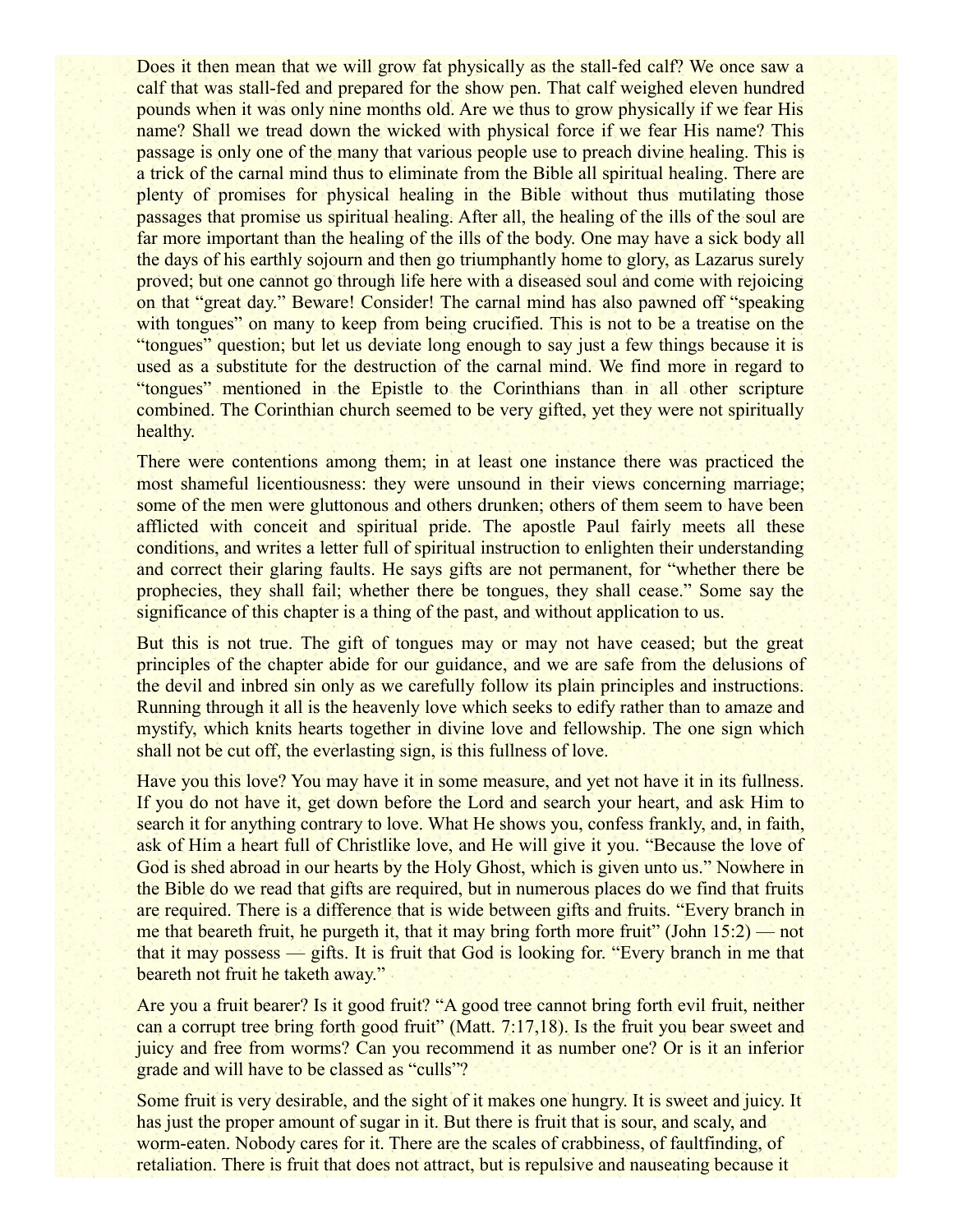is worm-eaten. The worms of self-conceit, worms of pride, and worms of selfishness and self-seeking, etc., have spoiled much apparently good fruit.



### **3. Evidences of the Carnal Mind**

In dealing with this phase of our subject we can mention only some of the outstanding evidences and some of the most deadly and deceptive. As we proceed with this, let everyone breathe an earnest prayer that the Spirit may give light and understanding so that if any of the symptoms are present the devil may not get us to cover up the fact, but with honest hearts confess it to Him who alone can deal with it. There are many things we could well afford to be mistaken in, and there are those questions that we might brush aside without very serious consequences; but the question of heart purity is one in which none of us can afford to be mistaken.

We take the position that anything in the human heart that is an any way adverse to, or out of harmony with, the Spirit of Christ is evidence that the carnal mind is dwelling within. Now let us consider some such symptoms; and if you find that any of them are in your heart, be alarmed, for it is evidence of a diseased condition.

All of the conditions are not necessarily true of one individual life, for the carnal mind does not manifest itself alike in all. It works in various ways, and manifests itself in different ways in different people. In one it may show itself as pride, while another may find that in his case it is a spirit of retaliation; and another may not find either of these present in any marked degree, but find within him something that wants to become angry when things do not go to suit him. Some may find that several symptoms are present, while others may find a smaller number that actually exhibit themselves.

1) In Luke 9:54 we read: "And when his disciples James and John saw this, they said, Lord, wilt thou that we command fire to come down from heaven, and consume them?" All Bible students will recall that this was uttered because the Samaritans would not receive Jesus. They acted unfriendly.

Here is manifested the spirit of retaliation. Jesus immediately turned to them and rebuked them, and not only them but also the spirit in them that caused them to take such an attitude. How often do we see this spirit manifested, even in people who profess to be disciples of Jesus! It is an earmark of the carnal mind. We never find the disciples of Jesus acting in this way after Pentecost. When the fiery Holy Ghost came upon them in the Upper Room, all this was burned out of them, and they went forth in love, blessing rather than cursing people.

When someone treats you with indifference, or does not give you the consideration you think you ought to have, or treats one of your friends in that way, do you want to avenge the deed? Do you feel that you would be glad for an opportunity to avenge it, even though you know that it would not be proper for you actually to carry it into effect? When someone criticizes an act on your part, do you become "wrought up" over it, and do you take a "fling" at him when the opportunity presents itself? Read slowly now. Do not get in too great a hurry to read the advance pages of this treatise. If you are a pastor and one of your members should venture to say something about a word or deed on your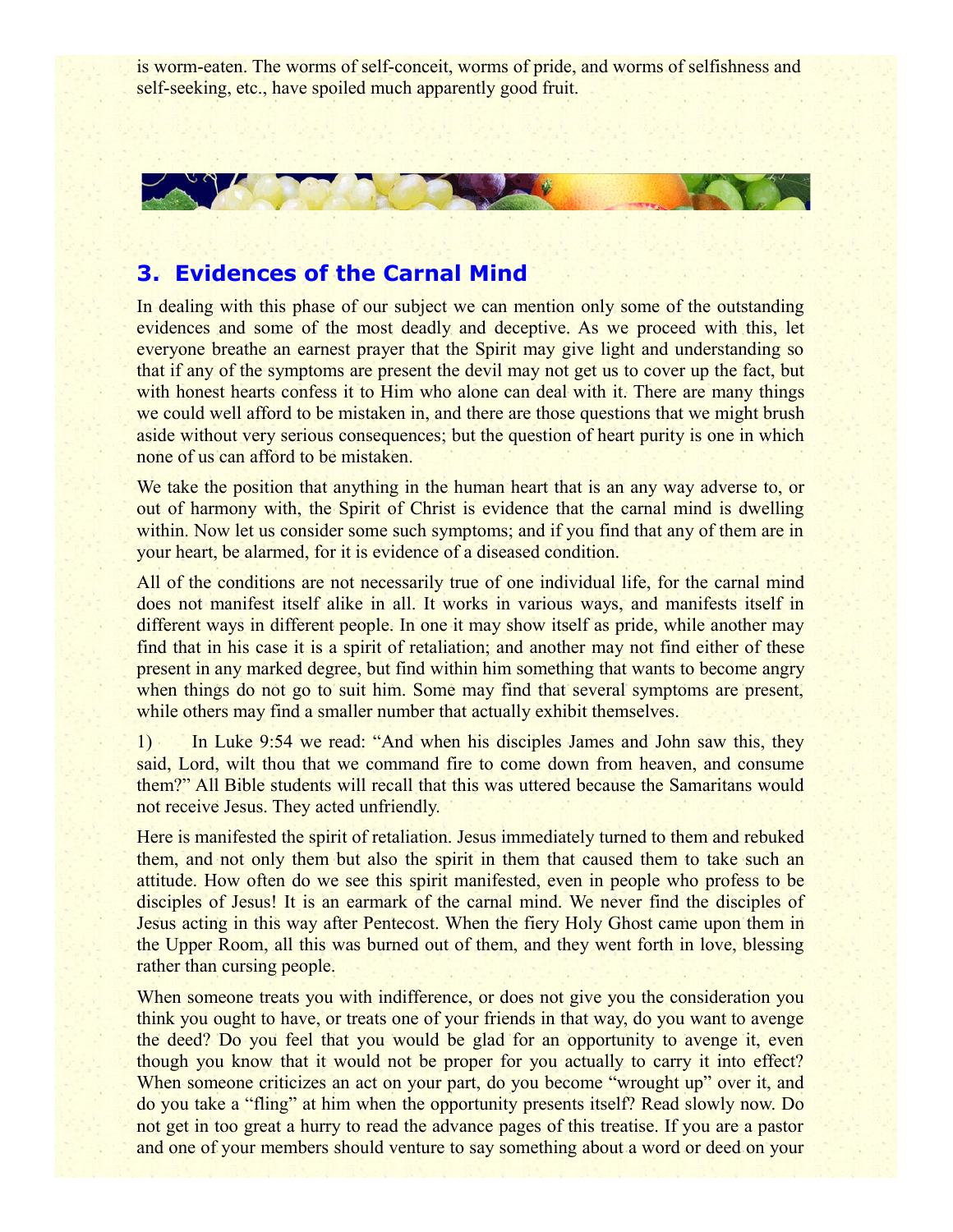part, do you want to get rid of that person? Do you want to dismiss him from the church? Do you meet the criticism by finding fault with your critic? If you are a Sunday-school superintendent and one of your teachers fails to fall in line with all your plans immediately, do you look about for some excuse to dismiss said teacher? We hear a layman say that if you do you are carnal. And we are very much inclined to believe that he is correct. Such is surely the doings of the carnal mind. But the same principle in a layman would also be carnal. We would not defend the church official who displays such a spirit, but neither can the layman be defended. Of all misfits. We can think of none so pronounced as the official in a church being provoked to retaliation. To want, or actually, to crush one who offers a bit of criticism to some word or deed on his heart is certainly the work of the carnal mind; but in the end it is no more fatal to the official than it is to the layman or common citizen of the realm. If the disciples needed the sanctifying fire to burn out of them unholy tempers, *we certainly all need it*.

In Romans 12:17-19 we read, "Recompense to no man evil for evil ... If it be possible, as much as lieth in you, live peaceably with all men ... Avenge not yourselves, but rather give place unto wrath." We have heard people say, "I don't care what folks think of me or how they feel about it," and then proceed to act as though they were sincere in their statement. Every child of God should care a great deal what people think, and how they feel; for only as long as they have confidence in you is it possible for you to help them. Confidence can be easily broken down, but once lost it is extremely difficult to regain.

2) Mark 9:33, 34: "And he came to Capernaum: and being in the house he asked them, What was it that ye disputed among yourselves by the way? But they held their peace: for by the way they had disputed among themselves, who should be the greatest." Many have gone to the rocks because they had this same spirit of office-seeking. There are those who are always seeking the place of prominence in the church or community. If they are not elected, the people do not know how to appreciate talent, that is, to hear these office-seekers relate about it. If you are not elected to a position on the official board of the church, do you want to kick out of the traces and leave all the load for those who are elected to pull? Do you absent yourself from Sunday school when you are no longer elected superintendent, or appointed as one of the teachers? Is your place in the choir vacant after someone else has been elected leader of song? Or if you are not guilty of any of the above-mentioned deeds, do you "pull strings" so that you may be elected to a high office or as a delegate to the annual meeting? Those who do the above-mentioned deeds, or use any other method of electing themselves, need to unload some pride or selfishness. Get rid of the carnal mind.

In Matthew 20:24 we read, "And when the ten heard it, they were moved with indignation against the two brethren." Is that the way you acted? We once had a member where we served as a pastor, who was very indignant about something one Sunday. After the service we ascertained that the cause for the indignation was that we had called on another brother in the church to lead in public prayer more often than we had called on him. This is an unmistakable mark of the carnal mind.

3) Mark 9:38: "And John answered him, saying, Master, we saw one casting out devils in thy name, and he followeth not us: and we forbade him, because he followeth not us." Here we see displayed the disposition to think that we are IT, that no one else has a right to a place for divine service. It is a feeling that we have a monopoly on the supply of grace. But just as surely as Jesus rebuked John on that day would He rebuke all of like disposition or spirit in this or any other day.

4) Matthew 25:25: "And I was afraid, and went and hid thy talent in the earth." Here is a failure to perform a known duty, a failure due to indifference, or perhaps due to the fact that he did not want to shoulder responsibility. There are many who will not leave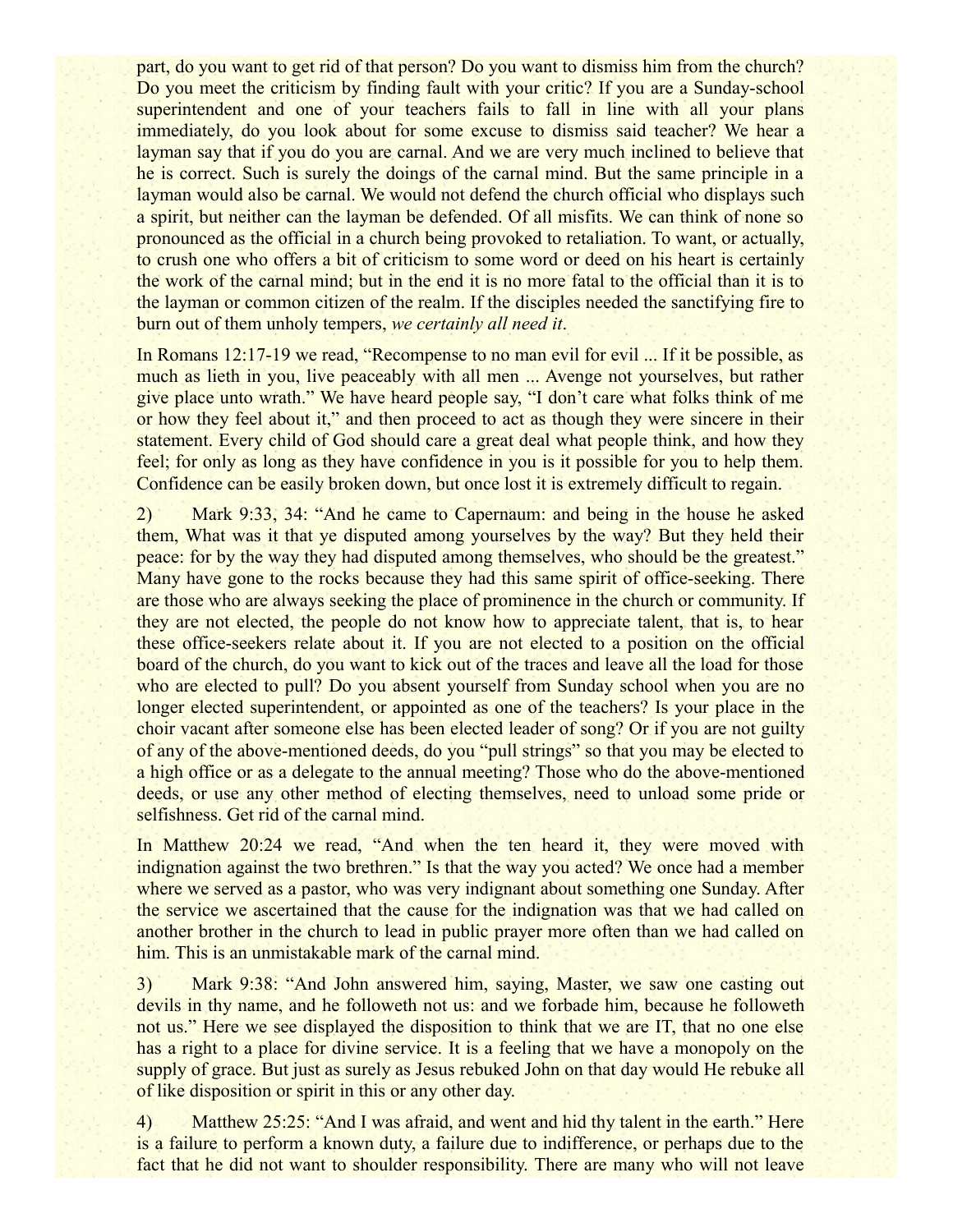their comfort to help someone in need, or to help push the battle against unrighteousness. They think more of their easy chair than they do of the souls of men; more of physical rest for themselves than they do of soul rest of others. Now, we would not have anyone think that the failure to perform known duty is carnality. That is sin in action. But that which causes the neglect of known duty is the carnal mind. The failure itself is merely a skin eruption of the disease. While the teeming millions are without God and without hope in the world, how can anyone withdraw to the pleasant confines of home and ease and personal interests instead of being about his Master's business -that of rescuing souls despite any hazards? We all need to get rid of the carnal mind and be possessed with an all-consuming passion for the souls of men.

5) Matthew 23:14: "Woe unto you, scribes and Pharisees, hypocrites! For ye ... for a pretence make long prayer." We must not understand here that long prayers are condemned. Jesus Himself sometimes prayed all night. That person who does not spend much time in prayer cannot hope to keep a lively and rich experience of salvation. Prayer is the Christian's breath. Those who have accomplished the most for God were individuals who waited much in the presence of God. The condemnation here is on the hypocrisy, because through pretense they prayed long prayers, by this pretending that they were very pious. It is not always necessary to use long prayers as a hypocritical cloak. Short prayers would invoke the same condemnation when uttered in pretense. We would not discourage long prayers. But when it comes to public prayer, we might take a thought here and throw away all routines and forms, introductions and conclusions, and by the help of the Spirit focus and concentrate our prayers — not pray "at folks," but direct the prayer to the throne of eternal grace.

David said, "In the morning will I direct my prayer unto thee, and will look up." Here seems to be a metaphor taken from an archer. He sees his mark, takes aim, lets fly. Prayers that have a right aim will have an answer. "He who sends up his petition to God through Christ, from a warm, affectionate heart, may confidently look up for an answer, for it will come." We have known people who always commenced their prayers something like this: "It is through the unending chain of Thy divine providence," etc., or some other such phraseology;' and then, after having prayed a while, or having said some sentences of a prayer nature, they again have a set form with which to close their prayer.

If a person who is acquainted with them should come into the assembly while they are praying, he could almost guess just where they are in their prayer, and about how long it will take for them to arrive at the other end of their prayer. Surely a heart that is filled with the Holy Ghost ought not to have a stereotyped form of prayer.

6) The disposition to push blame off on someone else is a very prevalent mark of the carnal mind.

This is one of the very first evidences that Adam displayed in manifesting that the deadly work had been accomplished, and that Satan had planted the seeds of sin in his heart. But, oh, how miserably he failed in his effort! The God of all wisdom could not be deceived. We may blame others for this or that, but when the records are opened they will surely reveal who is to blame and where the responsibility lies.

7) Then there is that disposition of wanting to shift responsibility, as we see in the case of Peter as recorded in John 21:19-21. If there is a tendency to want to get out of responsibility because you see someone else who does not seem to "shoulder" responsibility, be alarmed, find a place of prayer, and ask God to take that deadly opiate out of your soul. It will bring death and decay to spiritual life If there is not an eagerness to please God and to grant His every wish regardless of what someone else may do, or may not do, then certainly there is a diseased condition and it needs immediate attention.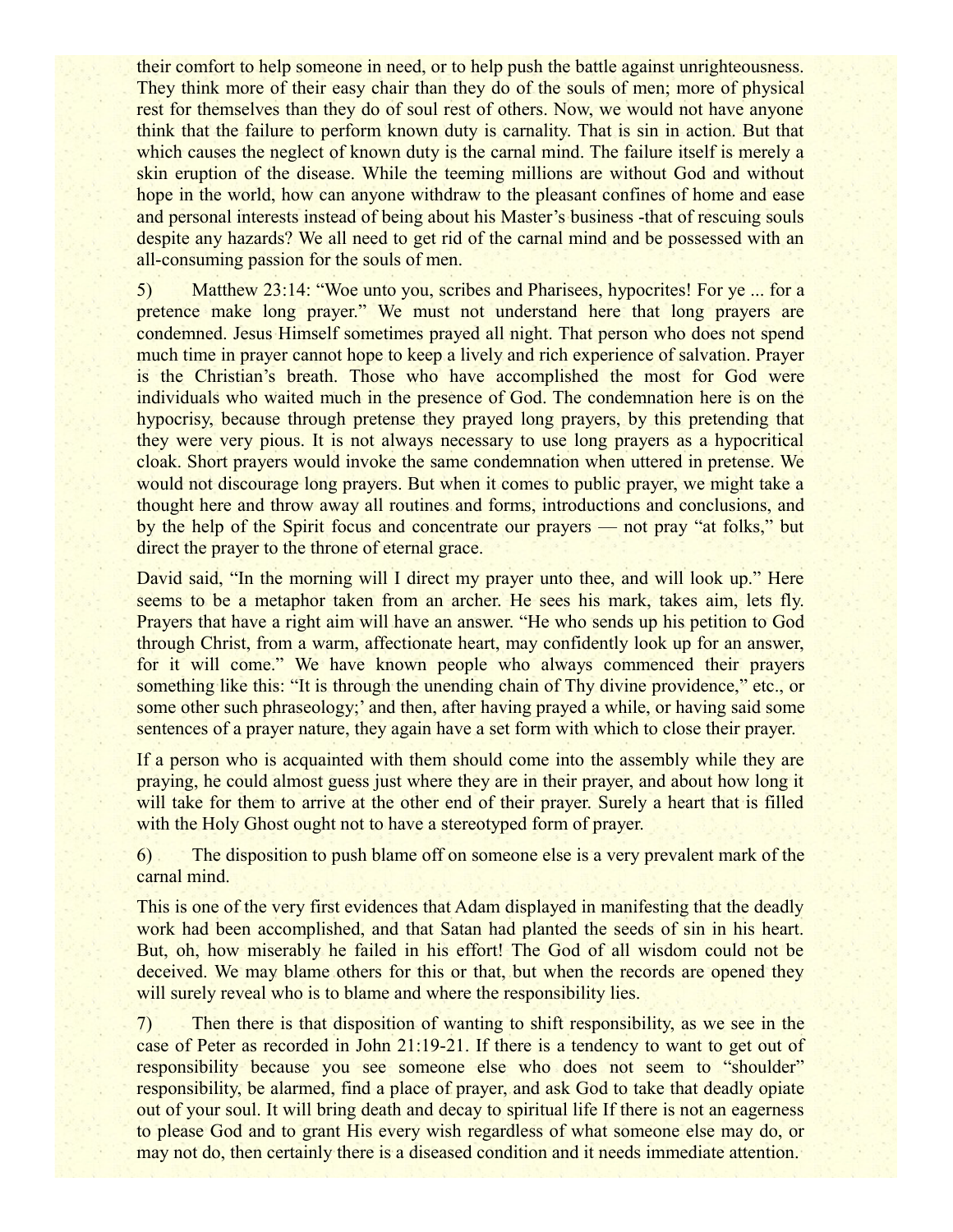All the divinely bestowed endowments and opportunities will one day have to be accounted for.

In that day faithfulness will be rewarded while retribution will be meted out to the unfaithful. The talents that we possess are not our own. They are merely loaned to be used, and we each have a responsibility in the great work of rescuing souls from the curse of sin. In all that we do, God's glory and not personal gain or advancement must be the objective. "Whether therefore ye eat, or drink, or whatsoever ye do, do all to the glory of God."

8) If there is any kind of disposition whatever of avoiding the cross, run to be delivered from that deadly thing, for "whosoever will save his life shall lose it." The apostle Paul was eager that he might find his glory and boast only in the Cross. Do you avoid the cross? Or, if not, is there a desire to avoid it? Is there a disposition of wanting to shun reproach? A lady said she liked the holiness folks when they acted nice; but when they got on a rampage, oh, my! Do you seek for someone else to do the disagreeable task? Do you go the way of least resistance? That will certainly prove your undoing sooner or later if you allow it to remain; for what gangrene is to the physical man. The carnal mind is to the soul or spiritual man.

9) Another outcropping of the carnal mind is a something within that wants to become angry. It may not always show itself on the surface, but there is a stirring within when things do not go just as we think they ought to go. Or it may be a feeling of resentment when we are prevented from having our own way about things. Many lives that would have been useful have been spoiled by that something in their hearts. Perhaps every pastor of a few years' experience knows what it is to have someone on the official board who wants to dictate the policy of the church and, if he is not allowed to have his way, will try to "upset the wagon" and ruin the whole plan. He wants to be the one to blow the whistle.

If he can't be that, he will become an obstruction in the way. A Sunday-school teacher was trying to teach her class the meaning of unity, that each is different from the rest, yet all have a place to fill.

Said she, "Now, children, we will imagine that this class is a steam locomotive pulling a long train. One is a wheel, one the throttle, another the piston, etc. Now what part of the locomotive would each of you like to be?" All were silent in thought for a few seconds. Then one little fellow held up his hand.

"Very well," said the teacher, "what part of the locomotive would you like to be?" "The whistle," responded the lad. There are those in the church who always want to be the whistle. But it is a fact that the locomotive can pull just as heavy a load, and climb the grade just as easily, without a whistle as it can with one. In fact, if the whistle is used the grade will be climbed with greater difficulty, for it wastes steam and dissipates power.

When you are out about your own labors and something "goes wrong," is there a feeling of anger on the inside? If so, deadly carnality is lurking there and endeavoring to do its work. When the wrench slipped while you were trying to tighten that nut, did you feel like saying something ugly? When the clothesline broke, did you feel like singing the doxology, or did you "fly off the handle"? We once saw a man up on a roof shingling. While driving away at his work, for some cause or other he drove a shingle nail through his thumb. The first words he uttered were, "Glory be to God!" There was glory in his soul, and a circumstance a little different from the usual brought some of that glory to the surface. When ugly words are spoken, it is because there is something ugly in the heart. Jesus said, "Out of the abundance of the heart the mouth speaketh." The German translation reads thus: "What the heart is full of runs over at the mouth."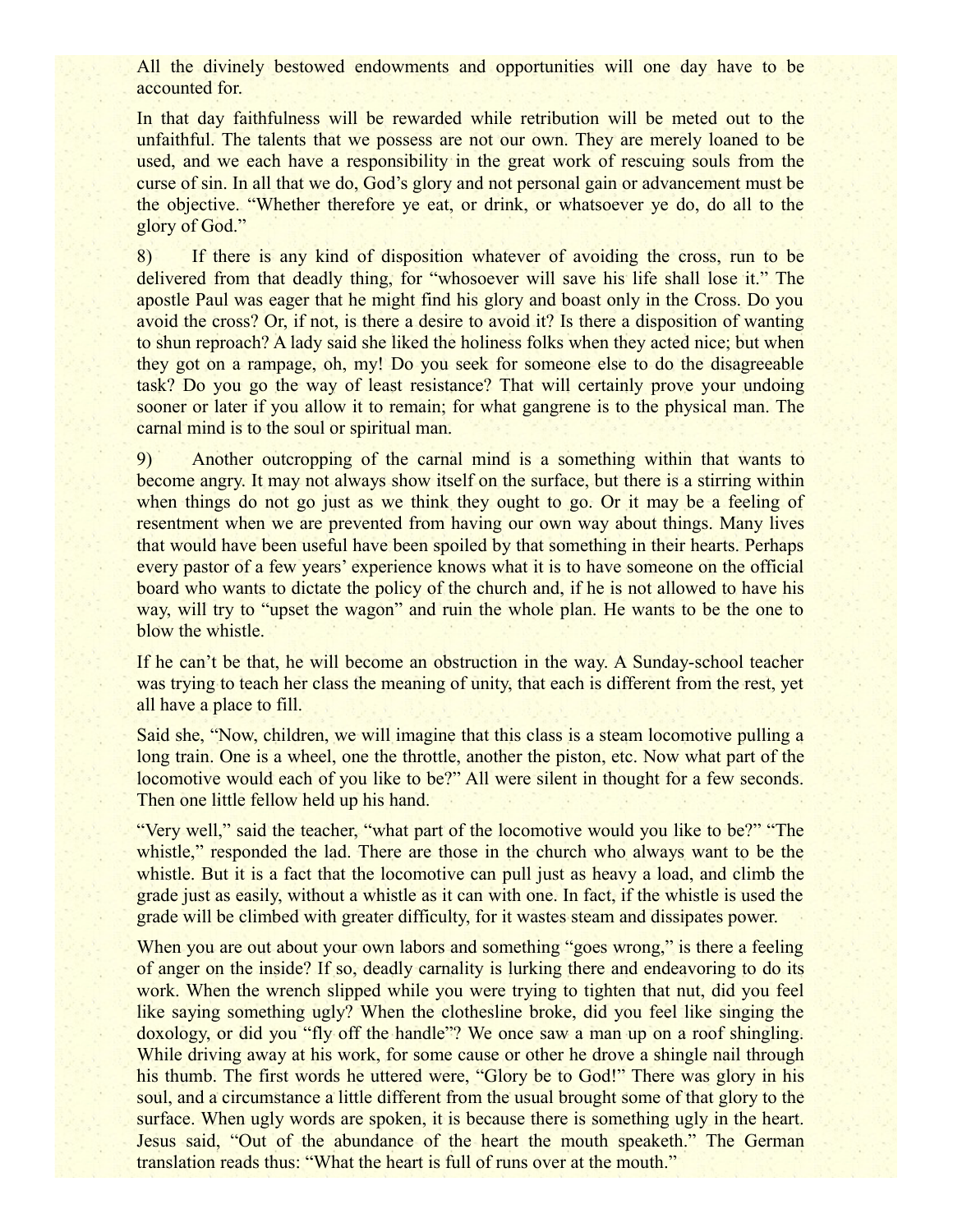Anger is an awful, deadly thing. It deadens body and spirit. It is spiritual poison within that causes anger, and then anger causes physical poison that is deadly to the body. We can all remember that time, before we were sanctified, when we were really angry. It caused a feeling of weakness to come over us. Our appetite disappeared. Some of us can remember that we were sick for some time after the "spell." That was due to adrenaline within the body because of the spell of anger. We all know that tears contain common salt, but tears that are shed when one is angry contain many times the amount of salt that tears do that are shed when. One is in a good mood. Rev. A. G. Jeffries once told the writer of a woman in California who, in a spell of anger, nursed her infant child. Soon the child became ill. A doctor was sent for, but the child died in a few hours. The doctor declared that the woman had poisoned her own child by nursing it while in a fit of anger. But this thing is many times more deadly to the soul than it is to the body. You say, "Can I be delivered from that thing?" There is balm in Gilead, and there is a Physician there. Thank God!

10) Another trait of the carnal mind is that disposition that does not want to be patient. The apostle Paul says, "Be patient toward all men." It is sometimes quite a proposition to be patient "toward all men." It is not so difficult to be patient toward some people, but there are others who are a real trial. Perhaps none are more aware of this than the minister of the gospel, especially the pastor.

The schoolteacher also soon learns that there are those who seem to have no other ambition in life than to try the patience of their instructor. However, that spirit of impatience will do much harm if allowed to remain. Patience enables us to bear affliction and calamities with constancy and calmness of mind, and with a ready submission to the will of God. It will enable us to bear long with such as have greatly transgressed, and continue to expect their reformation. But lack of patience destroys these beautiful graces of the Christian's life.

We have no doubt but that the good Lord allows some disagreeable people to come into our lives in order that the sweet spirit of patience may be better cultivated in us. We would urge everyone to make the very best use of such golden opportunities.

11) Then, too, we find that something that is touchy and sensitive, that something that wants to be pampered; and, if someone fails to give us the recognition that we think ought to be given, we are offended. Someone with whom we are acquainted met us on the street and did not bow and scrape his feet to us. It may be he was distracted by some momentous problem of life that was his to solve; but we do not think of that, but only of the fact that we have been slighted. We know there are some people who are very important and should never be slighted, no matter what the occasion; but it is a dangerous thing for even the important ones to "have their feelings sticking out."

12) There is also that disposition to find fault and grumble. This or that is not right and does not please us. Whatever someone else does, he did not do it in the right way, or should not have done it at all. We ourselves could have done it so much better! That disposition not only greatly decreases our usefulness, but surely must displease the Father in heaven, who looks on and sees the disease in the heart that causes the attitude, as well as the act itself. Here let us also mention fretfulness and peevishness. Though people try to help us and do their best to please us, we are of such a disposition that they cannot please us. O brother! Run to the Cross. Do not allow that thing to make your life, as well as the lives of those about you, miserable any longer, and bar you from heaven at last

13) Do you have a love for human praise? Do you desire that people brag on you a little more than they do on others? Do you desire that they should say more good things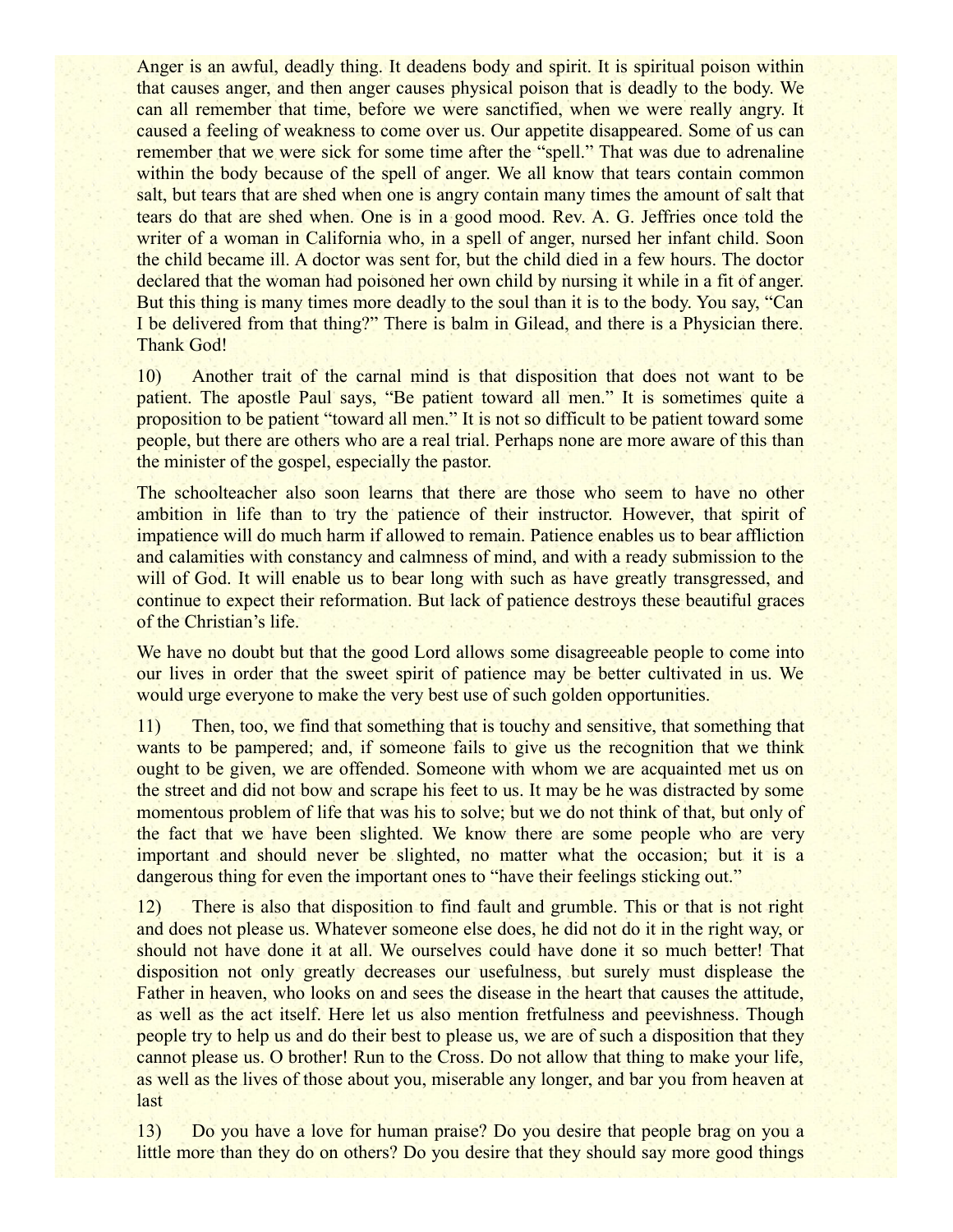about your singing, or your preaching, or your rendition of some kind, than they do of what someone else did? Is there an inner impulse to go about seeking compliments? Or are you willing that others should be praised, perhaps even for some noble deed that you did? Because no public mention was made of the fact that you contributed a few dollars to the church and its program, did you withhold your means? When your efforts or your money or your utterances were the cause back of some accomplishment, did you demand that people, or the church, should give you your due and full credit? In the second chapter of I Peter we have these words, "This is thankworthy, if a man for conscience toward God endure grief, suffering wrongfully. For what glory is it, if, when ye be buffeted for your faults, ye shall take it patiently? But if, when ye do well, and suffer for it, ye take it patiently, this is acceptable with God." This tells us that there is such a thing as suffering for having done well, suffering because we did the thing that we should have done, being persecuted because we obeyed the Spirit of God. It also implies that it is possible to take such suffering or persecution patiently. It also tells us that only when we take it patiently do we receive any credit from God.

14) Along with love for human praise, yet somewhat different, is the spirit of secret pride — a feeling that my talents and gifts are a little superior to those of someone else. By this we do not mean that sense of satisfaction that one has because of having accomplished a difficult task, but that feeling that I am naturally superior to you. We may never express it in words, or let anyone else know that we harbor such feelings; yet the presence of such feelings indicates that the carnal mind is still alive and active. In Proverbs 8:13 we read, "Pride do I hate." And in Proverbs 29:23, "A man's pride shall bring him low." Proverbs 16:18: "Pride goeth before destruction." In I Timothy 3:6 Paul warns, "Lest being lifted up with pride he fall into the condemnation of the devil." John tells us that the pride of life is not of the Father, but it is of the world. It will blight and wreck and curse what might have been a useful life, for pride is a plant that does not take its origin in divine love, but springs forth from the carnal mind. Here let us also include family pride, that feeling that my family has somewhat redder blood than yours, that my children are naturally better than your children; in fact, if it were not that my children are forced to associate with your children, my children would be very nearly perfect — that feeling that I am somewhat of a privileged person because my father or grandfather was a doctor, or a lawyer, or perhaps served a term as justice of the peace. Do you find in your heart such feelings as these? They are symptoms of a deadly disease now lurking in your members, and sure to result in death sooner or later.

We have listened to people who use the "perpendicular pronoun" a great deal, and who like to tell about the noble members of their family, how great and brilliant their uncle, or their father, or their cousin was. This is distasteful to the listener, to say the least. Especially is this distasteful when it comes from the pulpit.

It would not be amiss, at times, to forget about the noble ones in our family ancestry and think of the "black sheep" that have marred the fair pages of the history of our forebears. Perhaps some of them will be traced back to the rogues' gallery. That would have a tendency to humiliate us a little, and then we would feel more like praising the good Lord for noticing us at all.

15) Another very ugly thing that springs forth from the carnal mind is a love of supremacy, wanting to rule, be the boss. You must do as I dictate. If you want to do something, you must *not fail* to secure my permission. If you do not get my permission, I will cause your undoing if I can. Jesus condemns such a spirit in the most condemnatory terms. In the twenty-third chapter of Matthew He speaks of those who love the uppermost rooms at feasts, and the chief seats in the synagogue, and tells His disciples not to follow their example. Mark tells us in the twelfth chapter of his Gospel that Jesus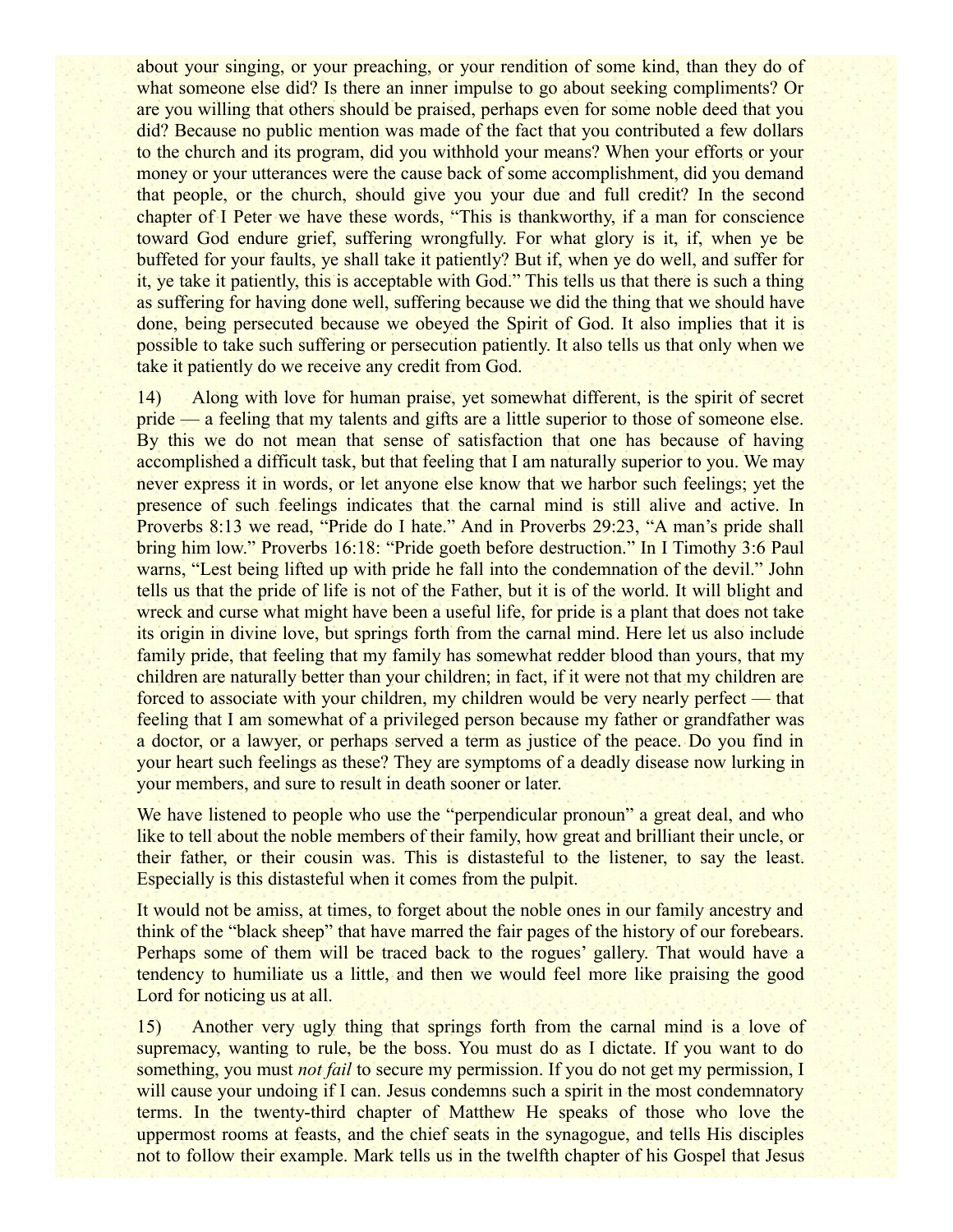told His disciples to beware of those who love the chief seats in the synagogue. Luke records in the eleventh chapter of his Gospel that Jesus pronounced a woe upon those who love the uppermost seats in the synagogue, and greetings in the markets. If it were not for the deadly disease within, these external eruptions would not appear.

16) Along with love for supremacy, and akin to it, is that desire to draw attention to yourself. I have arrived. Now everybody notice ME. This is a very nauseating eruption of the carnal mind. It is repulsive. It makes the spectator sick.

17) Man-fear is another. Afraid of what someone might say or do if you are true to your convictions, and true to the voice of the Holy Spirit. Afraid to preach "straight." We were once conversing with another preacher who lamented the fact that he no longer had the results from his ministry that he once had. He said he was getting the crowd to preach to, but was not having so many professions of salvation as he formerly had. He also admitted that he did not now preach the rugged gospel as he did formerly. Upon asking him why he did not go back to the old way of preaching, knowing that when he did he had more converts, the only reply he submitted was, "I have a wife and four children to support." Thus he admitted that he was afraid to preach the truth as he saw it, afraid that his salary would not be paid.

There are those who preach an easy religion in order that they may have many followers, that they might be able to send a glowing report to the church paper. They desire to "count noses," and do not want only a few noses. In order to swell the number they lower the standard of salvation.

Not only preachers are affected with the man-fearing spirit, but sometimes laymen as well -afraid to stand for the right, and in defense of God's kingdom, in opposition to the encroachments of compromise and sin.

18) Self-will and stubbornness are akin, and both are manifestations of an evil principle within.

Peter tells us in his epistle that the "selfwilled ... shall receive the reward of unrighteousness, as they that count it pleasure to riot in the day time. Spots they are and blemishes, sporting themselves with their own deceivings."

19) Jealousy. Jealous of another's success, or of another's achievement. Jealousy has often been referred to as being ''green-eyed.'' If such be the case, it must most assuredly be due to the gangrenous poison that it generates.

"Jealousy may be compared to Indian arrows, so envenomed that if they prick the skin it is very dangerous; but if they draw blood, it is irrevocably deadly. The first motions that arise from this root of bitterness have their evil effects; but where the disease progresses, it poisons all our comforts, and throws us headlong into the most tragical resolutions" (Wanley).

"Let there be no room in all your house for jealousy — either to sit or stand. It is a leprous abomination" (Talmage).

20) Close kin to jealousy is envy, which is "an evil affection of the heart, which makes men grieve and fret at the good and prosperity of others." Rachel envied Leah because of her fruitfulness. Joseph was envied by his brothers because he was loved by his father. Envy leads to malice, causing one to wish another evil, and this is certainly a very deep pollution of the spirit. The converted man who allows such a disposition to harbor in his life will soon find that it has alienated himself from God.

"Envy is not only contrary to supernatural grace, but to natural conscience, and turns a man into a devil." Envy not only leads to eternal loss, but torments one in this life. Job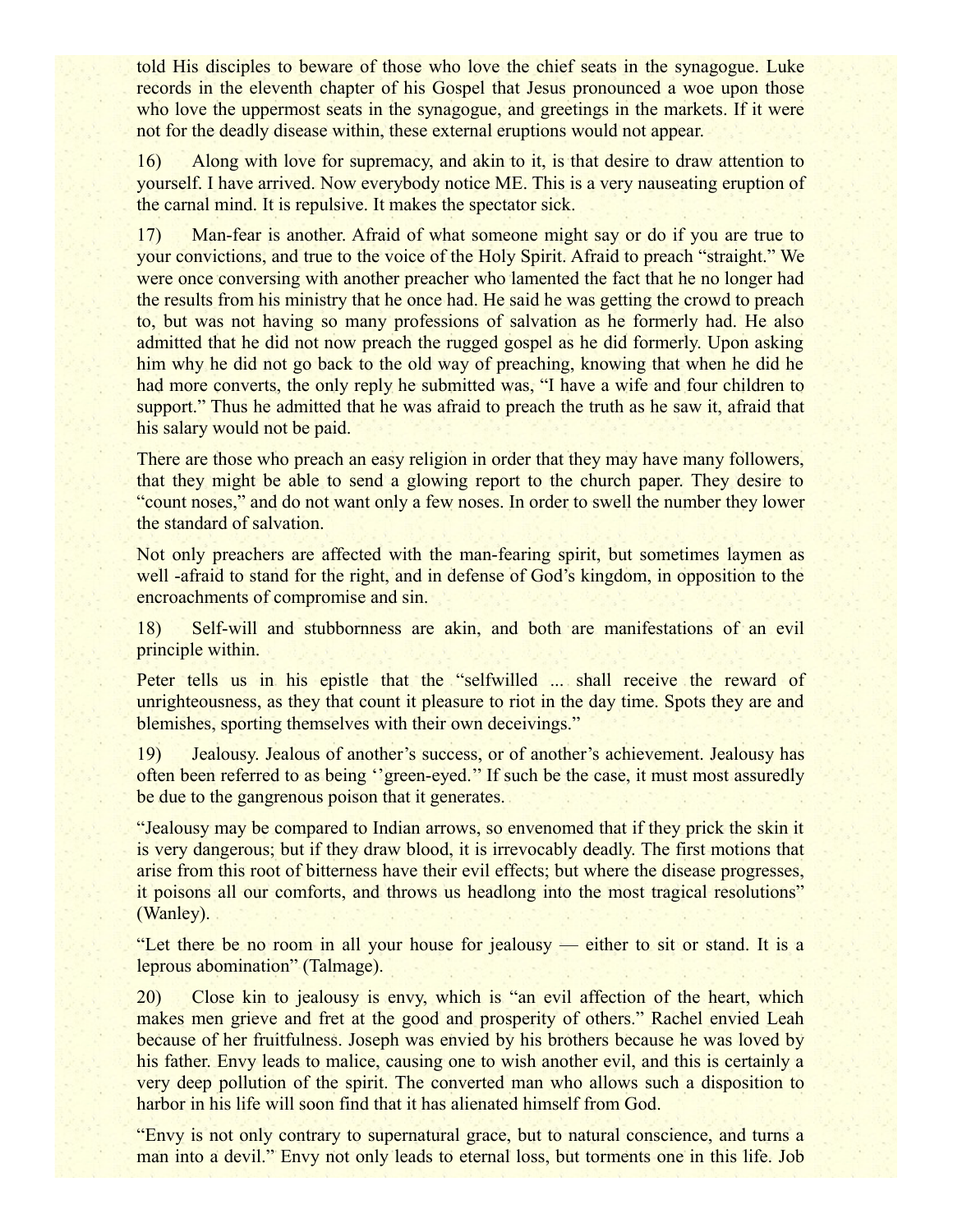says that "envy slayeth the silly one," and Solomon declares that "envy [is] the rottenness of the bones." One may have been born again and have felt the refreshings of divine grace, "but when envy stirs itself *it stops* the descent of all divine blessings, and turns the prayers of the envious into imprecations against themselves."

21) Another manifestation of the carnal mind is deceitfulness, pretending to be something other than what you are. Any kind of lie, whether spoken or acted. Is deceit. When a person testifies to an experience of grace that he does not possess, he is a deceiver. The carnal mind is ever prone to want to appear to be better than it really is, or to appear wiser than the facts in the case admit.

They who would mingle the Word of God with their own philosophical inventions are deceitful.

Such are the doings of the carnal minds. The apostle Paul places deceit in the same catalogue with murder. He also tells us that deceitful workers are false. And again he tells us that the "old man" is corrupt according to deceitful lusts. Peter asked Ananias, "Why hath Satan filled thine heart to deceive?" Deceiving and being deceived is given as one of the abominations of the last days when sin shall wax worse. Peter speaks of those who sport themselves with their own deceivings.

There is not only danger of being a deceiver, but there is the greatest danger of being deceived, or else there would not be found so many warnings against it throughout the Bible. This warning stands from Genesis to Revelation like a red light on a rock-bound coast. "Be not deceived" flashes out constantly from the mighty towers of inspiration like the glaring flash of a lighthouse across a storm-tossed sea. Deceit is lurking on every hand, and the carnal mind has deceived its hundreds of thousands. As evidence of this we need look no farther than the realm of the church. The devoted Catholic claims to belong to the only true church, claims to worship the only true God in the only true way; yet he can go out, still wet with holy water, and commit any sin in hell's catalogue. Why? He is deceived. His carnal nature has so befogged him that there is great probability of his never finding his way back to God.

The Christian Scientist can fly in the face of all Christian consciousness, reject every cardinal doctrine of the Bible, and boldly declare that things which are, are not. Why? He is deceived. The carnal mind has led him so far from truth that, if he were to drop dead, an angel in a billion years of constant flight with the swiftness of lightning could not find the wreck of his thought chariots.

The modern church is loaded down with card-playing, dancing, giggling, show-trotting, half-dressed, hand-painted, unholy people who have lost all regard for church vows. Why? They are deceived.

Even among us, a "holiness people", there are those who can shout loudly, preach eloquently, prove our doctrine, and at the same time stoop to the meanest trickery and intrigue that man ever stooped to. Why? They are deceived. Light has become darkness, and how awful is the gloom that has fallen upon them! We read, "Speak evil of no man." Yet with what complacency do some go about from person to person, from town to town, from city to city, bearing all sorts of scandal, like a vulture with its claws full of putrid flesh! If it cannot be done by word of mouth, the mail is resorted to. The deceiver and deceived are both in a bad way, and will come to a sorrowful end.

22) Unbelief. Here we do not mean that unbelief that is bold in declaring its arrogance against God, but that secret unbelief. Secretly do not believe all of the Bible. Of course we will say that we believe it in order to maintain our standing in the church; but down underneath there is a reserve, and a failure to accept all that the Sacred Book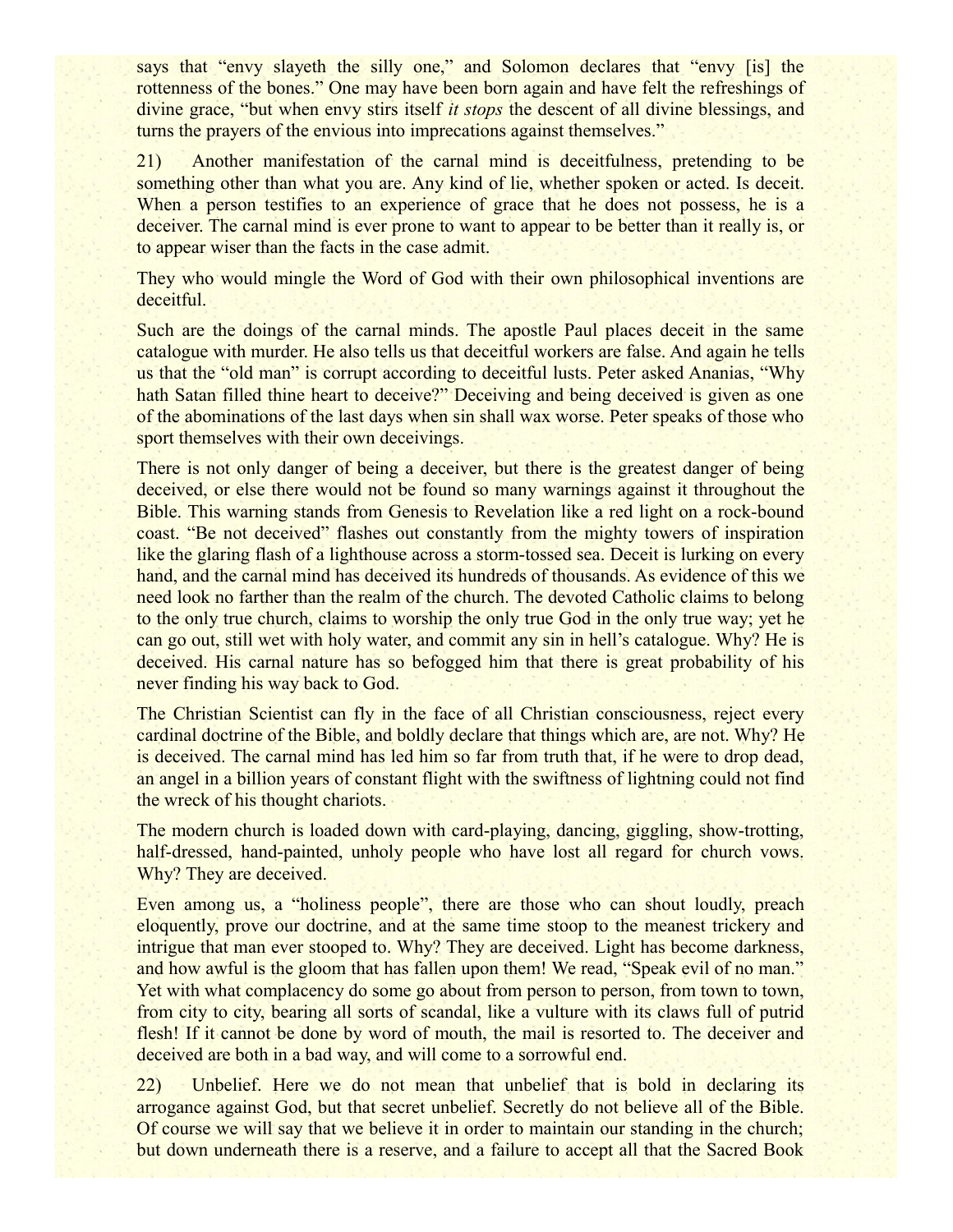declares. Only the carnal mind can be so tricky and deceitful as to do such a thing.

And now what shall we say more? There are many other symptoms, such as unteachableness, unconcern for the souls of others, malice, striving, the "get-even" spirit, etc. But these are more or less akin to one or another of the above-named; and, lest we dwell too long here, we shall mention no more.

When hunting squirrels in the Southland, as a boy, we learned that when we saw a squirrel's tail sticking out of a hole in a tree there was sure to be a squirrel in the hole. So, when you find the manifestations of the carnal mind, do not try to deceive yourself into thinking that there is no danger.

Be alarmed. Flee to the fountain that was "opened for sin and for uncleanness." Do not forget that anything that is in any way adverse to, or out of harmony with, the Spirit of Christ is an unquestionable evidence of the carnal mind within.



## **4. Where Did the Carnal Mind Come From?**

Where the carnal mind came from is not very important in obtaining a cure for it, and so we do not need to spend much time on it.

There are those who would tell us that the carnal mind is not a reality, and does not exist. They would tell us that what is called the carnal mind is merely an imagination, or a delusion of the mind; that if we would cease thinking there is such a thing, it would no longer be. Others would tell us that what we call the carnal mind is merely the animal remains in man. They would have us believe that we have "evolved" through the various stages of animal life, and in each stage of the "evolving" process part of that animal nature clung to us. What we now call the carnal mind is nothing else than a little mudpuppy nature, a little snake nature, a bit of the skunk nature, some of the ass nature, some bear nature, etc. When one kills another, he is merely displaying the bear nature; when one is stubborn, he is displaying the ass nature; when pride is paraded, he is showing the peacock that is in him; etc.

Now all this sounds quite eloquent and, as far as we can discern, there is only one thing the matter with it; that one thing is that it is all a lie. The premise is a lie, and, naturally, the conclusion cannot be otherwise.

The fact of the carnal mind existing in human hearts is too evident to need to be discussed here.

The evidences are on every hand. It manifests itself everywhere. Sorrow and disappointment meet men on every turn of the road because of the presence and the doings of this soul poison. Wrecked homes, blighted lives, war and bloodshed, broken and bleeding hearts, all because the carnal mind dwells in the hearts of men.

The carnal mind did not come from God. God is good and from Him can proceed no evil. In Genesis 1:26 we read, "And God said, Let us make man in our image." In Ecclesiastes 7:29 we read, "God hath made man upright." When man came from the hand of God, he was pure and undefiled.

As God is good, man was good, for he was created in the image of God; not a physical image, but in His moral and spiritual image.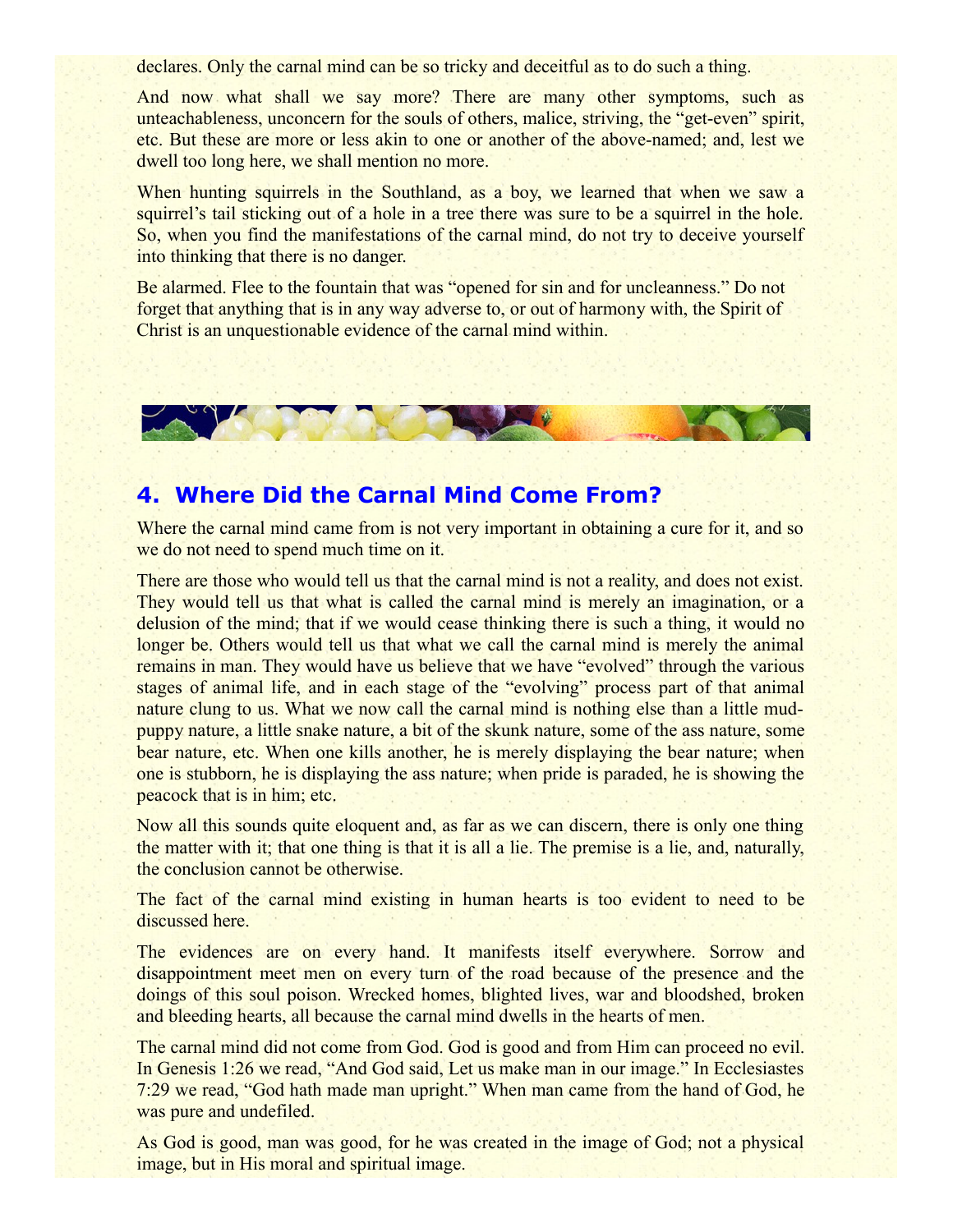The carnal mind is not the outcome of evil environments. As the Pelagians teach. The evil tendency in man is not there because we are surrounded with evil. Environments are often the cause of the evil within manifesting itself, but the evil nature was there before the environments called forth the manifestations. A person may "crawl up a miff tree" when he cannot have his way about things. Now he would not have become miffed had the environment not prevented him from having his way. Thus the environment called forth the manifestation, but something that does not exist cannot manifest itself. If there had been no evil something within, it could not have manifested itself.

Some have erred by supposing and teaching that the carnal mind is the result of a sinful life. They would have us believe that man acquires the evil nature within by committing sin. The more sins one commits, and the longer he lives in sin, the more of the carnal mind does he acquire. The trouble here is that they have the pattern reversed. A sinful life is the result of an evil principle within, but never the opposite. The story is told of a boy who found some snake eggs. He took them to his home and set them under a hen, thinking that by having a hen brood those eggs they would hatch as chickens.

But they hatched as snakes. They did not hatch as snakes because of any environments about them, but because the snake nature was within the eggs.

The carnal mind came directly from the devil. In I John 3:8 we read that Jesus was manifested to destroy the works of the devil. What constitutes the work of the devil? Is it our stealing, lying, blaspheming, etc.? Not at all. Those are *our* works. The devil will never be called upon to give account for the things I have stolen, or for the oaths I have uttered, or for the lies I have told; but I myself must answer for all such deeds in the day of judgment unless I have them blotted out by the blood of Jesus. The wrongs that I have committed, I must face. The devil will never answer for any of them. Those things are taken care of in the fifth verse of this third chapter of I John. There John tells us that Jesus was manifested to take away our sins. There he deals with the transgressions that I have committed. The eighth verse speaks of destroying the works of the devil. What is the devil's work? It is planting the seeds of depravity in the human heart.

In Isaiah 14:12 we read, "How art thou fallen from heaven. O Lucifer [literally day-star], son of the morning! How art thou cut down to the ground, which didst weaken the nations!" By the injection of the virus of sin he weakened the inhabitants of the earth. As the nations are composed of individuals, it was by the weakening of the individuals that he weakened the nations. We well remember the first Ford car we ever owned. When we first secured that car it would pull up every hill, in that part of the country, in high gear. After twelve or fifteen months it would not do so. Later it would scarcely pull up some of them in low gear. We were quite worried, for we were quite sure that the Ford was worn out. We had examined every part that we could think of examining, but could find nothing wrong. One day we lamented to a friend that our Ford was worn out. He asked why we thought so.

We related its behavior to him. He asked. "Have you looked into the explosion chamber to ascertain whether or not it has any carbon in it? We had never thought of such a thing and frankly told him so. We did not know that a gasoline motor would collect carbon in the explosion chamber. Then he told us about taking out certain bolts and lifting off the top of the motor. We followed his instructions and found great scales of carbon. We cleaned it all out and replaced the cylinder head, and to our surprise that Ford pulled the hills in high gear just as easily as it did when it was new. The carbon had caused premature explosion of the gas and thus had dissipated the power of the motor.

What the carbon was to that motor, the carnal mind is to the soul. It dissipates the energies of the soul, and often have we noticed the "premature explosions." Through the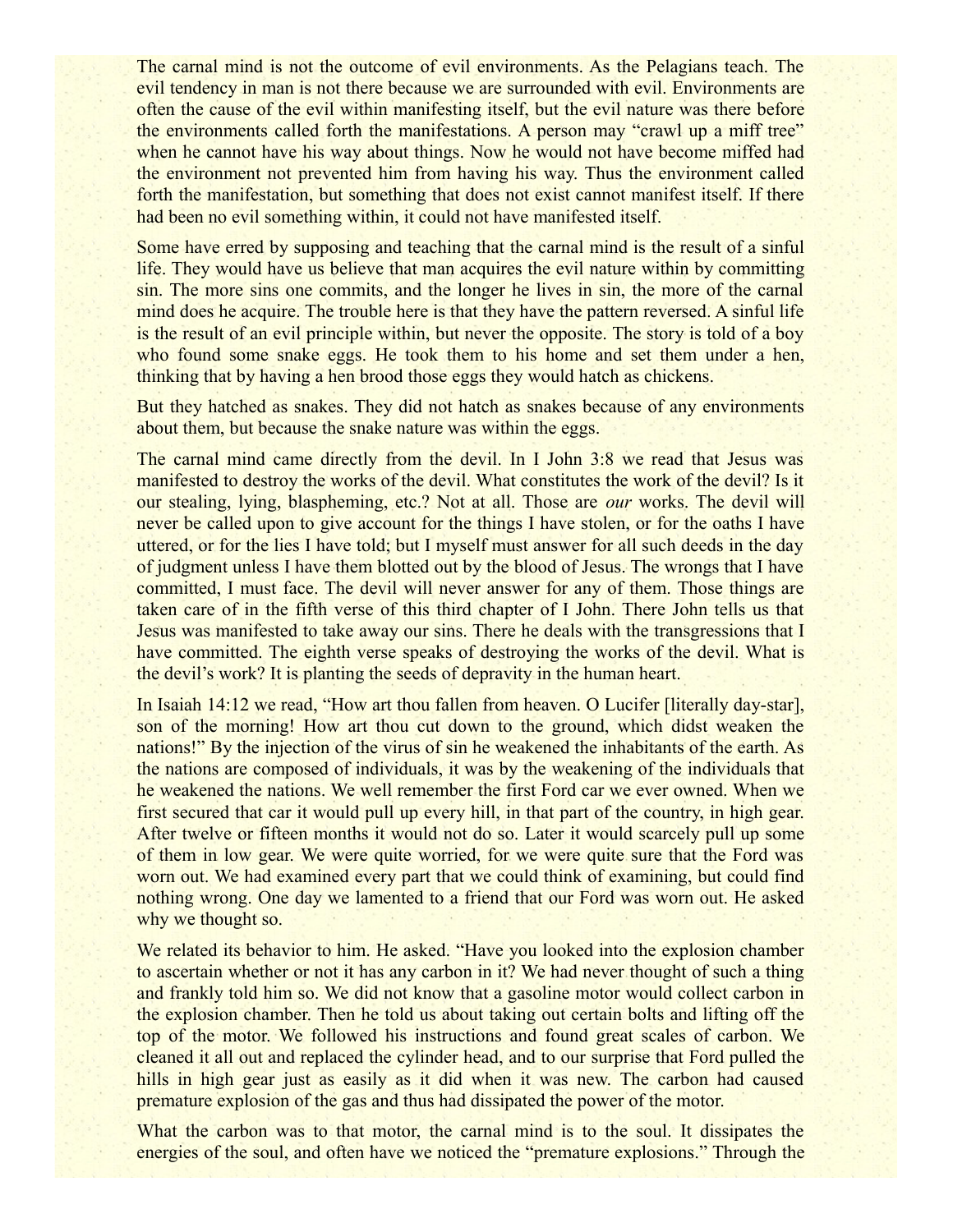carnal mind as his agent the devil will misconstrue the meaning of the sublimest scriptures, and thus cause one to lose the import of the great promises of the Bible, and most of the power is dissipated. He will make spiritual healing mean only physical healing. The great spiritual mountain peaks of the Bible are made into physical and material molehills. As a sunbeam that has traveled in a straight line for ninety-three million miles strikes a flaw in the window pane and falls obliquely on the floor, so Satan will take a great truth that comes direct from the eternal throne of God, inject into it some of his own philosophy, and cause it to fall diffused upon the screen of our spiritual vision. Ten thousand possibilities cluster about every soul; but through the carnal mind the devil weakens that soul, and God's plan is marred.

He has weakened the usefulness of many by injecting a human, sentimental sympathy or pity for a soul under conviction. Instead of getting down to the root of the trouble, they will pamper and sympathize with the convicted soul. They will pat him on the cheek, etc., instead of helping him to see his great need and the sufficiency in Christ Jesus, and urging him to confess things out and make wrongs right. Thus that sentimental pity has weakened the usefulness of that person who should have been able to rescue a soul from the clutches of Satan. One of the most disgusting sights we have ever beheld is to see a soul at an altar of prayer, his heart bowed down with sin, and then see Sister "Soothingsyrup" come and kneel in front of him and try to help him forget his grief.

Others have been weakened by being caused to believe that the thing to do is to urge the seeker after salvation to "take it on dry faith." Or they will urge, "Believe, believe the Lord." We have seen some who apparently accepted salvation (?) in that manner, and usually saw later that they were living it "on dry faith," and, as a rule, quite dry.

There are conditions to be met prior to the act of faith, without which it is impossible for a soul to exercise faith unto salvation. It is true, the Bible declares, "Believe on the Lord Jesus Christ, and thou shalt be saved." But it also declares, "How can ye believe, which receive honour one of another, and seek not the honour that cometh from God only?" A prerequisite to faith for salvation is repentance. The message to Israel was ever repentance. John preached repentance.

Jesus preached repentance. Peter took up the same message of repentance. John the Revelator preached repentance. Repentance is to salvation what the foundation is to the house. Real repentance naturally brings the soul to the place where he can believe for the salvation of his soul. The seeker should be urged to repent with all his heart and soul, for if he does faith will not be difficult. Jesus said, according to Mark, "Repent ye, and believe." The soul that refuses to repent and obey God will find it impossible to believe for salvation. "Obey my voice, and I will be your God, and ye shall be my people," declares God through the prophet Jeremiah. Hebrews 5:9 tells us that Jesus "became the author of eternal salvation unto all them that obey him." Acts 5:32 reveals the fact that God gives the Holy Ghost only to them that obey Him.

Dr. A. S. Keen, speaking of faith, says, "There are states of heart which render faith impossible. An impenitent heart, a willful heart, or an unconsecrated heart, is incapable of believing unto salvation. To say to a soul in the heyday of sin, or to an unawakened heart, or to an enlightened child of God who refuses to give himself wholly to the Lord, 'Believe and thou shalt be saved,' is to expect him to do what he cannot do. His state of heart is obstructive to faith. No man can believe unto salvation when he will, irrespective of his condition of heart. There are essential preconditions to the exercise of faith. The attainment of these is the way of faith" (Faith Papers, pp. 9,10).

It was a sad day when the devil took that walk through the Garden of Eden and planted in the hearts of our first parents that deadly contagion of sin, called the carnal mind.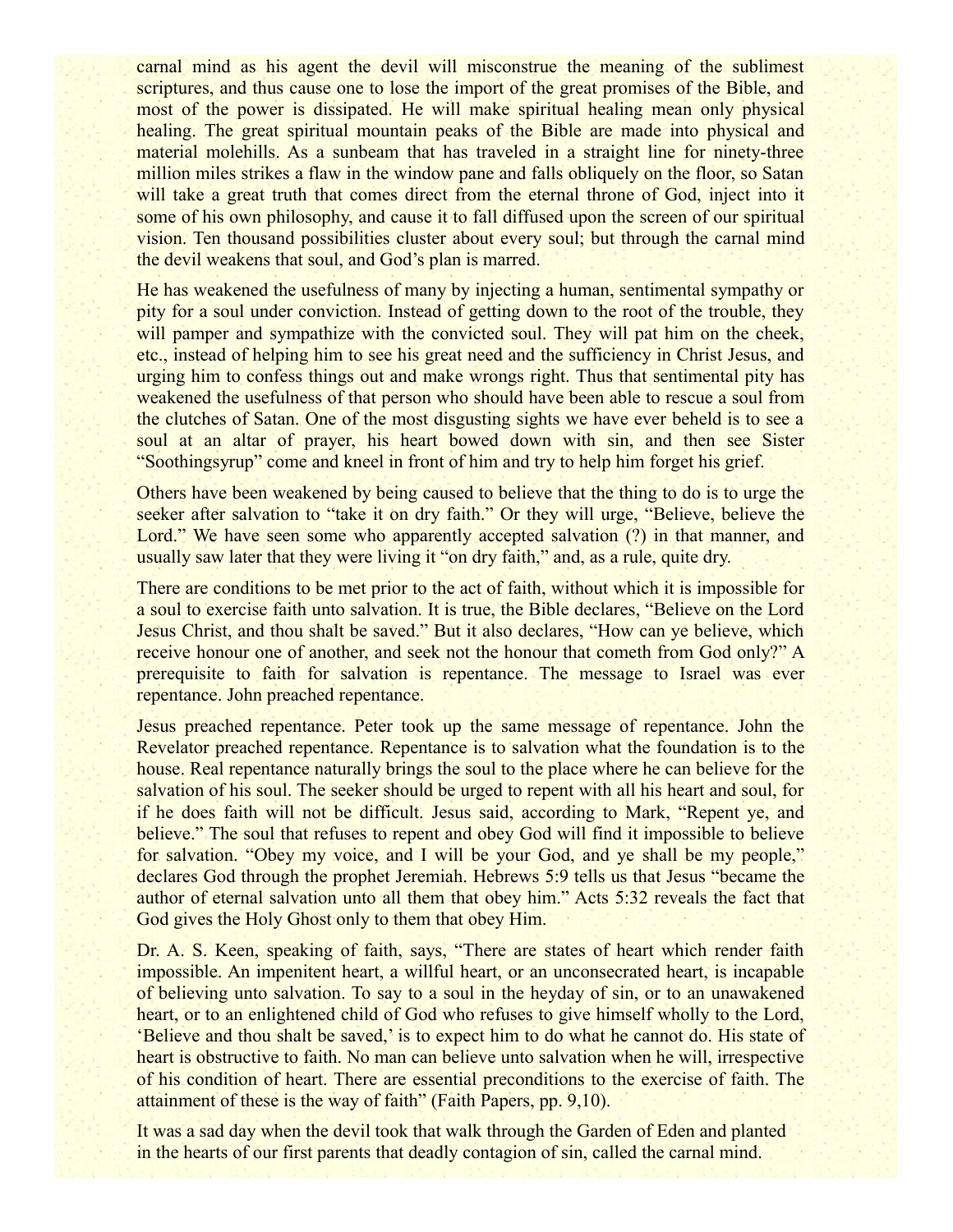From that sad day, the day when God lost His only representative on earth, "From within, out of the heart of men, proceed evil thoughts, adulteries, fornications, murders, thefts covetousness, wickedness, deceit, lasciviousness, an evil eye, blasphemy, pride, foolishness: all these evil things come from within, and defile the man."



#### **5. Who Has the Carnal Mind?**

The carnal mind or "original sin is the corruption of the nature of every man that naturally is engendered of the offspring of Adam, whereby man is very far gone from original righteousness, and of his own nature inclined to evil, and that continually." This is the teaching of Methodism.

The carnal mind is an awful disease, loathsome in its nature, fatal in its effect, certain to end in death sooner or later. The entirety of Adam's race has been exposed to it and is affected with it. "The orthodox view is that this native (congenital) corruption is derived from a sinful ancestry, in whose loss of purity their whole posterity is involved. This view represents the depravity of human nature as coming from the laws of natural descent, the child inheriting from the parent a corrupt nature, prone to evil, in consequence of which he runs easily into open sin" (The Methodist Armor).

God created man holy, and the Psalmist tells us that man was made a little lower than the angels, and that he was crowned with glory and honor. Surely we do not find man today as he is pictured as having been on the beginning.

Oh, the depths to which the race has fallen! As we judge the greatness of ancient cities by their ruins, we look upon man today and wonder what a heaven this world would be if man had not fallen.

After that awful and fateful day on which man fell, we read, "Adam begat a son in his own likeness." But Adam had now lost the divine likeness... The apostle Paul tells us, "By one man sin entered into the world, and death by sin." And again he tells us, "By one man's disobedience many were made sinners." In Genesis 6:5 we read, "And God saw that the wickedness of man was great in the earth, and that every imagination of the thoughts of his heart was only evil continually." All this dates back to the Garden of Eden. When Adam and Eve listened to Satan, disobeyed God, they plunged the whole race into wreck and ruin. It was the fall that depraved man and brought him into possession of the carnal mind. The Psalmist says, "Behold, I was shapen in iniquity: and in sin did my mother conceive me." Some have explained this to mean that David's mother was not a virtuous woman. They have endeavored to explain that David did not here mean that he was born with a depraved nature. But if one will read from the first verse of this fifty-first psalm, it is very evident that he is not slandering his mother, but that he is deploring his own state and condition. He is not trying to cover up any of the facts. "A genuine penitent will hide nothing of his state; he sees and bewails, not only the acts of sin which he has committed, *but the disposition that led to those acts*.

He deplores, not only the transgression, but the carnal mind, which is enmity against God. The light that shines into his soul shows him the very source whence transgression proceeds; he sees his fallen nature, as well as his sinful life; he asks pardon for his transgression, and he asks washing and cleansing for his inward defilement." So says Adam Clarke.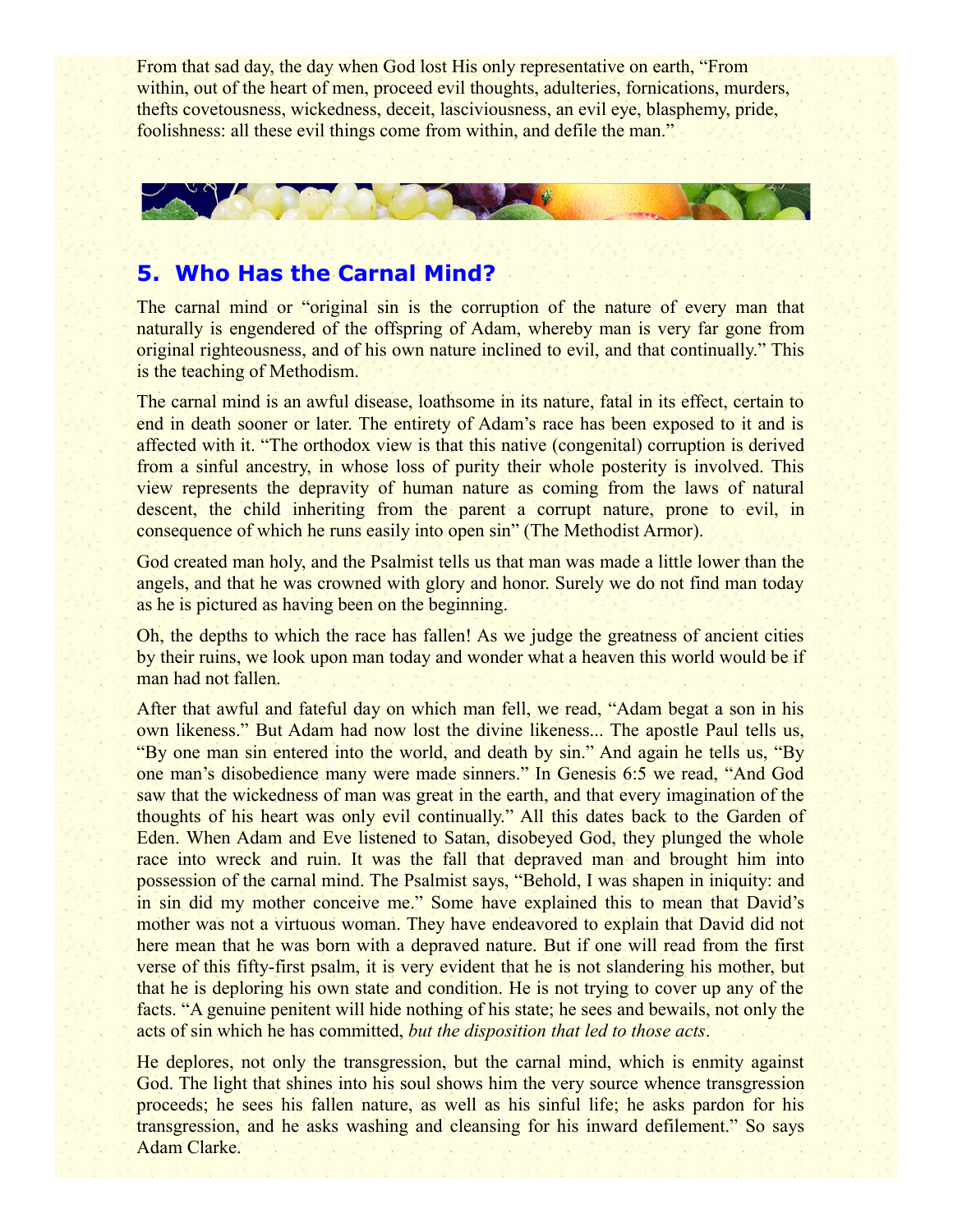Jesus said, "From within, out of the heart of men, proceed evil thoughts, adulteries, fornications, murders, thefts, covetousness, wickedness, deceit, lasciviousness, an evil eye, blasphemy, pride, foolishness." Evidently Jesus believed that man's heart was wrong. The very seat of life and affection is warped and diseased. The apostle Paul based his entire Epistle on the Romans upon the fall of man, and evidently he did not think that man fell upward, as our evolutionist friends would have us think. It was in the fall that man became depraved, and soon after "God saw that the wickedness of man was great."

Some time ago a daily newspaper carried the report of two married couples, the four individuals composing same having mutually agreed that if they could secure divorces each would marry the other's companion. Evidently their hearts were corrupt. Evidence is on every hand that man is corrupt and his heart is defiled. Jeremiah says, "The heart is deceitful above all things." "Above all things"! That leaves us to infer that even the devil himself is not so deceitful as the heart of man while in its uncleansed condition. The apostle Paul says, "By nature the children of wrath," and Isaiah mourns over the fact that the whole head is sick, and the whole heart faint. From the sole of the foot even unto the head there is no soundness in it; but wounds, and bruises, and putrefying sores: they have not been closed, neither bound up, neither mollified with ointment." Thus we have an awful picture of man. Certainly sin is in his heart defiling the whole nature, and causing him to be turned decidedly toward sin and evil. This is not the picture of a few, but of all in all ages and all countries.

Not only the unregenerate but every converted person has the carnal mind. This is fully attested by the testimony of thousands of converted people. After the new birth, and the forgiveness of their sins, they have felt the stirrings of the carnal mind. When a person comes with a penitent heart, confesses his sins, and puts his trust in Jesus, he will find himself suddenly freed from his sins. The sense of guilt and condemnation will vanish, and the burden will roll away. Now he is born of God.

But as he walks in the light and reads the Bible, he soon finds that sin's disease is far more deadly than he had thought, and that back of and beneath his own sins are the works of the devil. He will find a stirring of something that does not want to be patient; something that wants to become angry; a something that is touchy and sensitive, and at times wants to find fault and grumble. He finds in his heart something that is proud and wants to shun the shame of the Cross, a something that wants its own way, a something that wants to get even with that person who has mistreated him. This something is the carnal mind. The apostle Paul also calls it "the old man." There are those who say the carnal mind is gotten rid of in conversion, but we never saw any people who really found it so.

The disciples of Jesus manifested that they possessed the carnal mind before the Day of Pentecost, yet none can question their conversion or regeneration. Jesus had told them that their names were written in the book of life. In His prayer He told the Father that they were not of the world; that if they were of the world, the world would love its own. But we find that they were self-seeking, had also the carnal spirit of retaliation, and disputings were found among them.

In writing to the Corinthian church the apostle Paul tells them that they are babes in Christ, but in the same breath tells them that they are yet carnal. This affirms that they are carnal and never had been otherwise. They had been carnal from the beginning and were carnal at that time. Nevertheless, Paul recognizes them as brethren in the Lord.

Wesley says: "Here the apostle speaks unto those who were unquestionably believers, whom in the same breath he styles brethren in Christ, as being still in a measure carnal. He affirms that there was envying, an evil temper, occasioning strife among them, and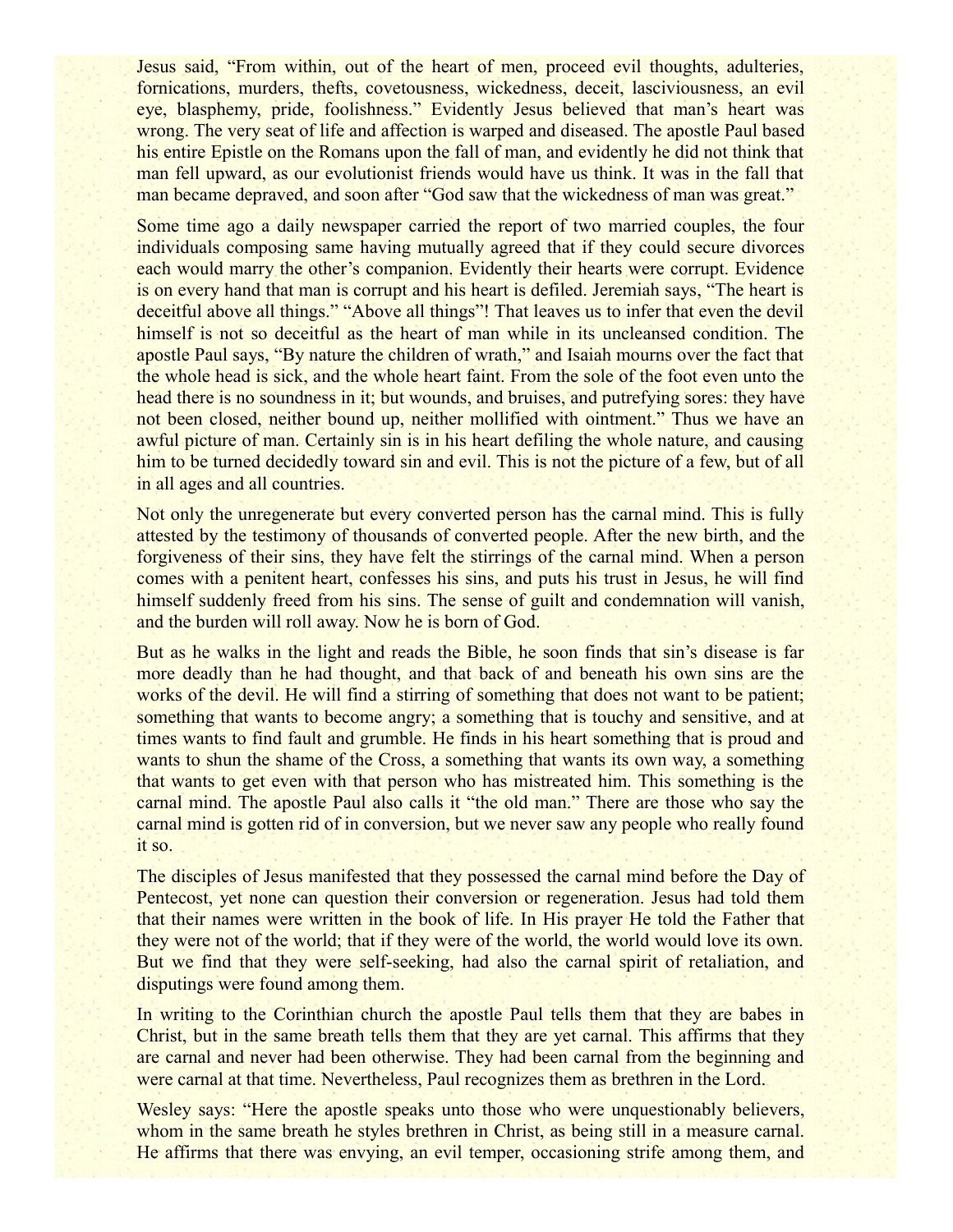yet does not give the least suggestion that they had lost their faith. Nay, he manifestly declares they had not; for then they would have ceased to be babes in Christ. And what is most remarkable of all, he speaks of being carnal, and babes in Christ, as one and the same thing, plainly showing that every believer is in a degree carnal, while he is only a babe in Christ" (Sermons, Vol. I, p. 109).

"By being in a degree carnal, are but babes. Were they wholly carnal, they would not even be babes, but unregenerate ... And throughout this epistle the class so severely reprehended (repremanded) and even menaced by St. Paul are held by him as Christians, but faulty Christians, who needed to ascend to a higher level of holiness. From this it follows that there may be sin in believers" (Whedon).

In writing to the Ephesians the apostle Paul affirms, in unquestionable terms, that they were in Christ, and in the same epistle exhorts them to "put off the old man, which is corrupt." We find here that these people, although they were converted, possessed the "old man," which is the carnal mind.

In writing to the Thessalonian church, St. Paul tells them that they are in God the Father and in the Lord Jesus Christ, that they have turned from idols to serve the true and living God; and to make clear that he is not trying to get them reclaimed from a backslidden state, he tells them in the third chapter of his first letter to them that they are not backslidden. Then he tells them that it is God's will that they should be sanctified, and closes this letter with a prayer for God to sanctify them. They evidently were not sanctified, for Paul would not pray for something they already possessed. These Thessalonians needed the sanctifying power of God to deliver them from the carnal mind.

Sin's disease is deep-seated, and its blighting and destructive effects have permeated the whole race, leaving sorrow, misery, woe, heartache, gloom, and shadows in its wake.

"If one speak and teach rightly of sin, it is necessary to consider sin more deeply, and to discover out of what root it, and every ungodly thing, proceeds, and not simply to stand at sins already committed" (Luther).

"That the corruption of nature does still remain even in those who are the children of God by faith; that they still have in them the seeds of pride and vanity, of anger, lust, and evil desires; yea, sin of every kind; is too plain to be denied, being a matter of daily experience" (Wesley).

"We have a corrupt inner system, a depraved hidden man within the outer man, and all its members, eye, hand and foot, in which resides our appetites for sin. And yet it is ourself, and cannot be cast into perdition without taking the whole being. Now if this corrupt eye seduce us to adultery, if the itching palm contract theft, if the foot tend to blood, let spiritual amputation be performed" (Whedon).

"How false and how deceptive it would be to deny that the true convert ever has such a conflict! It may become the most tragic conflict in the annals of eternity. For unless the Christian crucify, and crucify to the death, these inward foes; they, pirates against his immortal soul, will at last cast him soul and body into an everlasting hell" (Campbell, in A Cloud of Witnesses).

"Only let it be remembered, that the heart of the believer is not wholly purified when it is justified; sin is then overcome, but it is not rooted out; experience shows him first that the root of sin, self-will, pride, and idolatry remain in his heart. But as long as he watch and pray, none of them can prevail against him" (Wesley).

"In order to be successful in the Christian race course. The Christian is exhorted to lay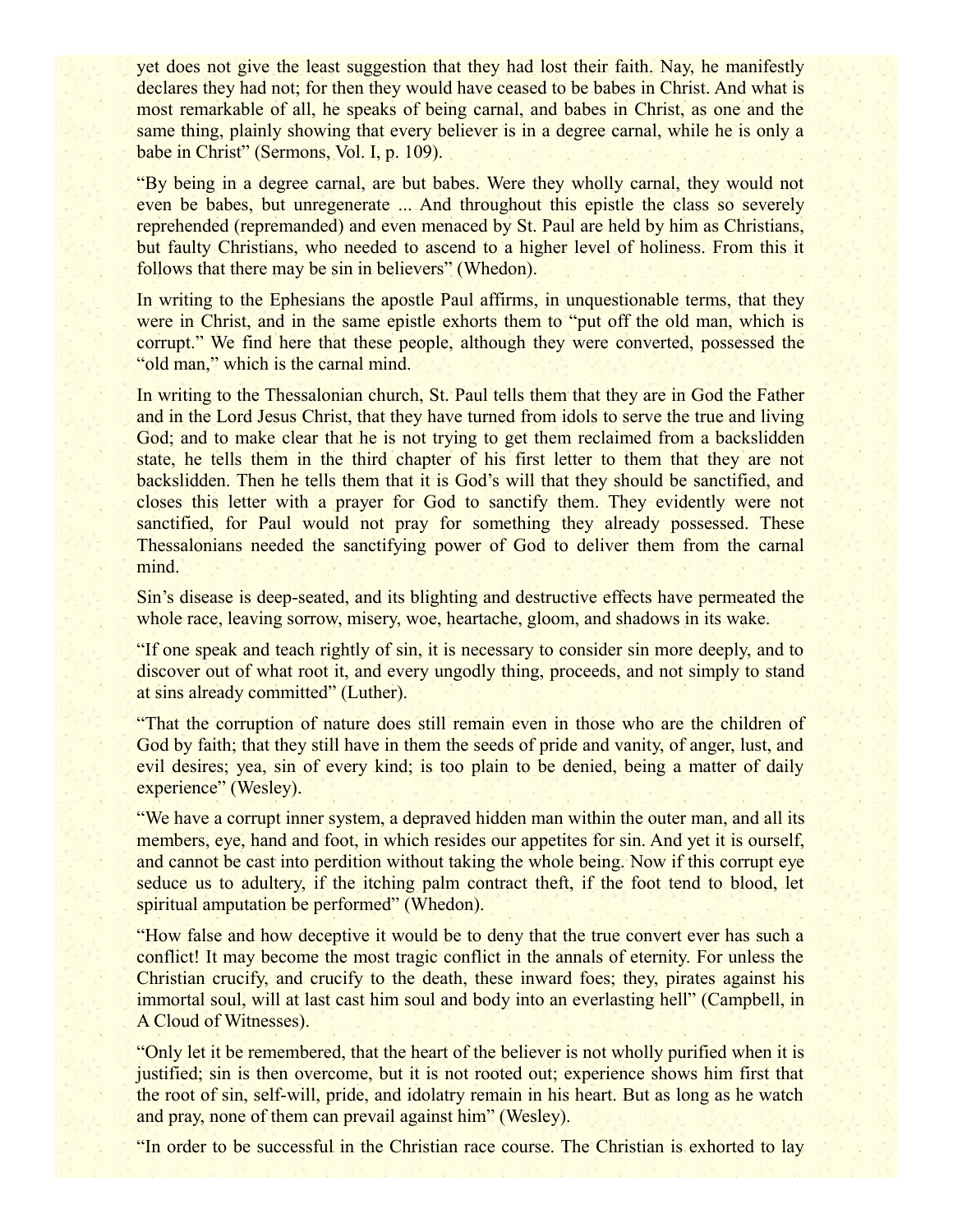aside, or put off, as a cast-off garment, the inner sin which doth so easily beset him" (L. M. Campbell).

"Conversion has cut down the tree of sin; but that is not enough: we are now to follow, or seek, the sanctification without which no man shall see the Lord, and which uproots the hidden (and still living) root, or inward inclination to sin, from the ground of the heart" (L. M. Campbell).



## **6. Can the Carnal Mind Be Destroyed?**

This is a very profound and all-important question. The picture thus far considered, while a real one, is a very dark one. The image in which God created man has been marred. God has been grieved times without number; and man, while created for glory and honor, has been a blight and a curse on the earth. Hopelessness and despair are depicted everywhere. The world is strewn with awful human wrecks; and, though many human remedies have been devised to deliver him from the awful disease of sin and to alleviate the dread consequences of it, all the schemes and plans of man have been fruitless and of no avail.

Many have been led to believe that the carnal mind can never be destroyed, and that as long as we live in this dark vale of tears we must battle with this awful monster, and, although sometimes we are victors, we must take many defeats and setbacks. To think of life and the Christian warfare thus is certainly discouraging, and that kind of preaching has led many to despair.

To say that the carnal mind cannot be destroyed casts a tremendous reflection upon the ability and willingness of God. If it cannot be destroyed, then *either God is not able or He is not willing to destroy it*. If God is not able to destroy it, then sin is greater than grace, the devil mightier than God.

To say that God is not willing to destroy it is forever to impeach His goodness. But, thank God, there is balm in Gilead, and there is a Physician there. This awful, deadly disease of the soul can be cured, and the soul can be made whole and sound through and through. Hallelujah! Rev. John Paul says on this point: "No one would deny God's ability to make a holy man; no one would dispute that He is willing for all people to be holy. With these two promises, who have good ground to hope that, upon investigation, we may discover that provisions are made for the sanctification of our souls.

"It is true that, according to the economy under which we live, man's optional powers interfere with the plan of God; but nothing else may interfere. The captive soul may be very helpless, but God can help. The dye of sin may be very deep, but Omnipotence can remove it; the tendencies of earth's atmosphere may be sinward, and hellward, but God can break the power of canceled sin, and change the issues of the heart; the moral miasma may rise in such density that a foghorn will be necessary to keep us off the breakers, but the Lord wills to preserve us from all evil; He wills to preserve our souls; He wills to 'preserve thy going out and they coming in from this time forth, and even for evermore.'"

Not only can the carnal mind be destroyed, but it must be destroyed before man can serve God with the highest efficiency of which he is capable.

History gives us the record of how Rome labored for seven hundred years to conquer the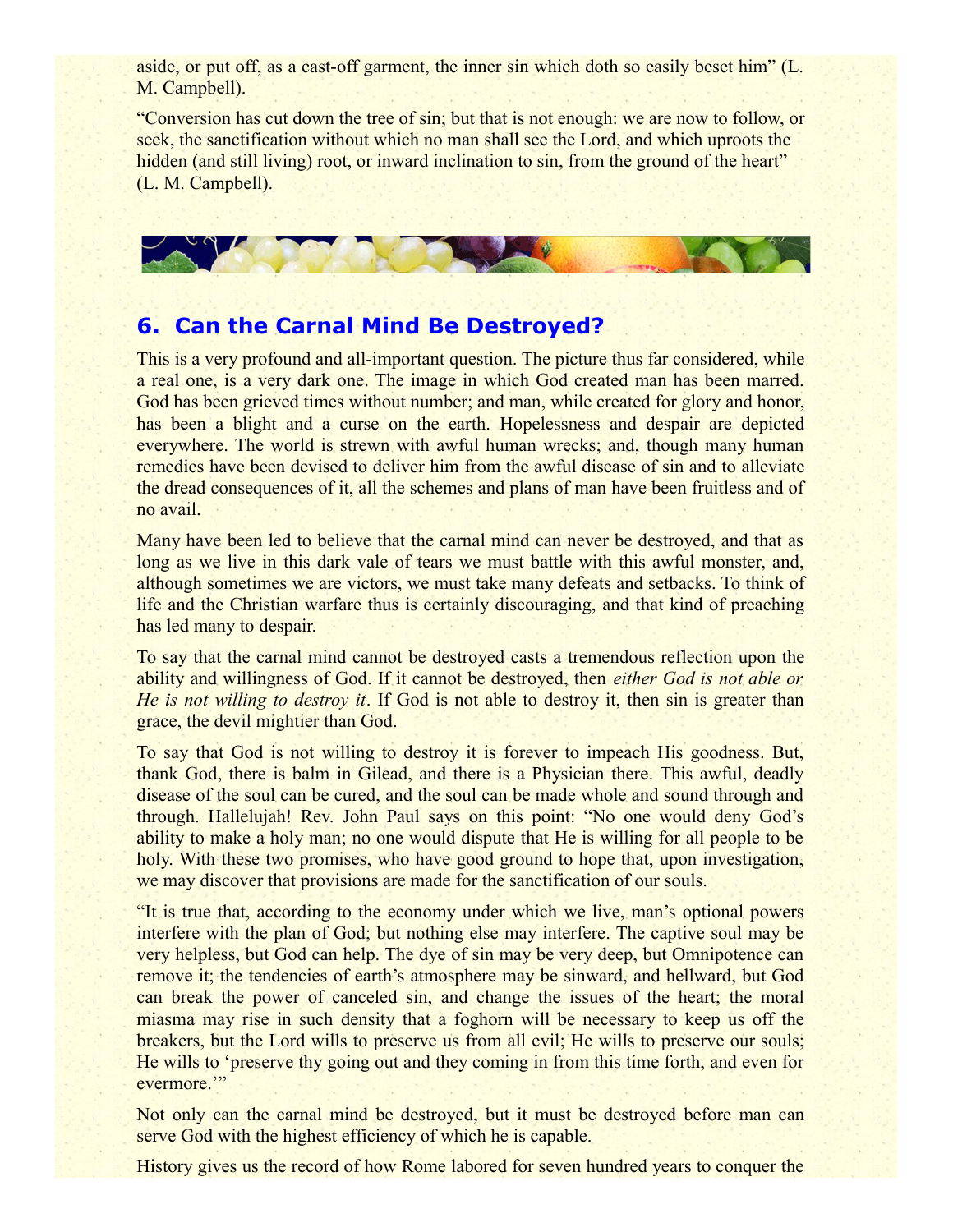nations of earth. Carthage was its most formidable foe. She stood out against all of Rome's plans and schemes for more than a hundred years. Hannibal seemed to make the Roman cause forever defeated, and many said that Carthage could not be destroyed. They had resigned themselves to the fate of allowing their rival and foe to live on. Their own fate thus became to do the best they could under the circumstances. They fought on against their enemy, Carthage, sometimes victors, and sometimes defeated, and always in dread lest their enemy would approach from a new and unannounced approach, only to add to their misery and reproach. But there arose in Rome a senator, Cato, who believed that Carthage could be destroyed, and must be. It is said that he never closed a speech in the Roman senate without declaring that "Carthage must be destroyed." This finally caused the Romans to take courage. They armed themselves, went to the siege, and soon declared themselves victors. This victory was not only temporary, but a victory that has never ceased to be a victory. (they plowed salt into their fields so the soil would be useless for generations....)

When we see Christian professors (those who profess, or claim that they believe), carnal Christians, and see in them the symptoms of this awful disease manifesting themselves, and sometimes even see the surface eruption on some that claim to be sanctified, we are almost brought to say that "Carthage" cannot be destroyed. But, thank God, there is absolute deliverance from this inner foe. Soon after Satan had diseased the human race, God promised, "And I will put enmity between thee and the woman, and between thy seed and her seed; it shall bruise thy head, and thou shalt bruise his heel." Here God promised One who would be able to cope with this disease. In I John 3:8 we read, "For this purpose the Son of God was manifested, that he might destroy the works of the devil."

In Romans 6:6 Paul declares, "Knowing this, that our old man is crucified with him." To be sure, crucifixion always causes death. No man has ever been crucified but that he also died, unless he was removed from the cross too soon. We doubt not but that many have started in to have the "old man" crucified; but when the nails began to prick, they quickly changed their minds and stayed the execution. After that they would naturally have to put up some kind of an alibi for him. This, no doubt, is a reason for so much in defense of the "old man." In Ephesians 4:22-24 Paul exhorts the Ephesian church to "put off ... the old man, which is corrupt according to the deceitful lusts ... and that ye put on the new man, which after God is created in righteousness and true holiness." We cannot think that Paul was merely mocking these Ephesians, or giving them exhortations that could not be carried out. In Colossians 3:9, 10 Paul tells us that the Colossians had done what he exhorted the Ephesians to do. "Seeing that ye have put off the old man with his deeds; and have put on the new man, which is renewed in knowledge after the image of him that created him." Here we have undeniable evidence that the "old man" can be destroyed, and that the divine image, which was lost in the fall, can be restored. "Renewed in knowledge after the image of him that created him." W. B. Godbey says, in commenting on the above verses, "These verses speak of the old man eliminated suddenly and completely, and the new man instantaneously put on, involving the reception of the divine image lost in the fall. In this paragraph we have a beautiful variety of expression, all fulminating (denouncing violently with burning words) instantaneous death to the old man of sin, surviving in the heart of the regenerate. While we have this variety of expression, in two instances ordering us to kill and utterly remove the members of old Adam — I.E., our evil temper — in two other instances the man himself is specified. Of course these statements are substantially synonymous. When you kill all the members, you kill the man, et vice versa." When old Adam dies, all is over.

In the exhortations to the Ephesians we have a clear exegesis of our creation in the image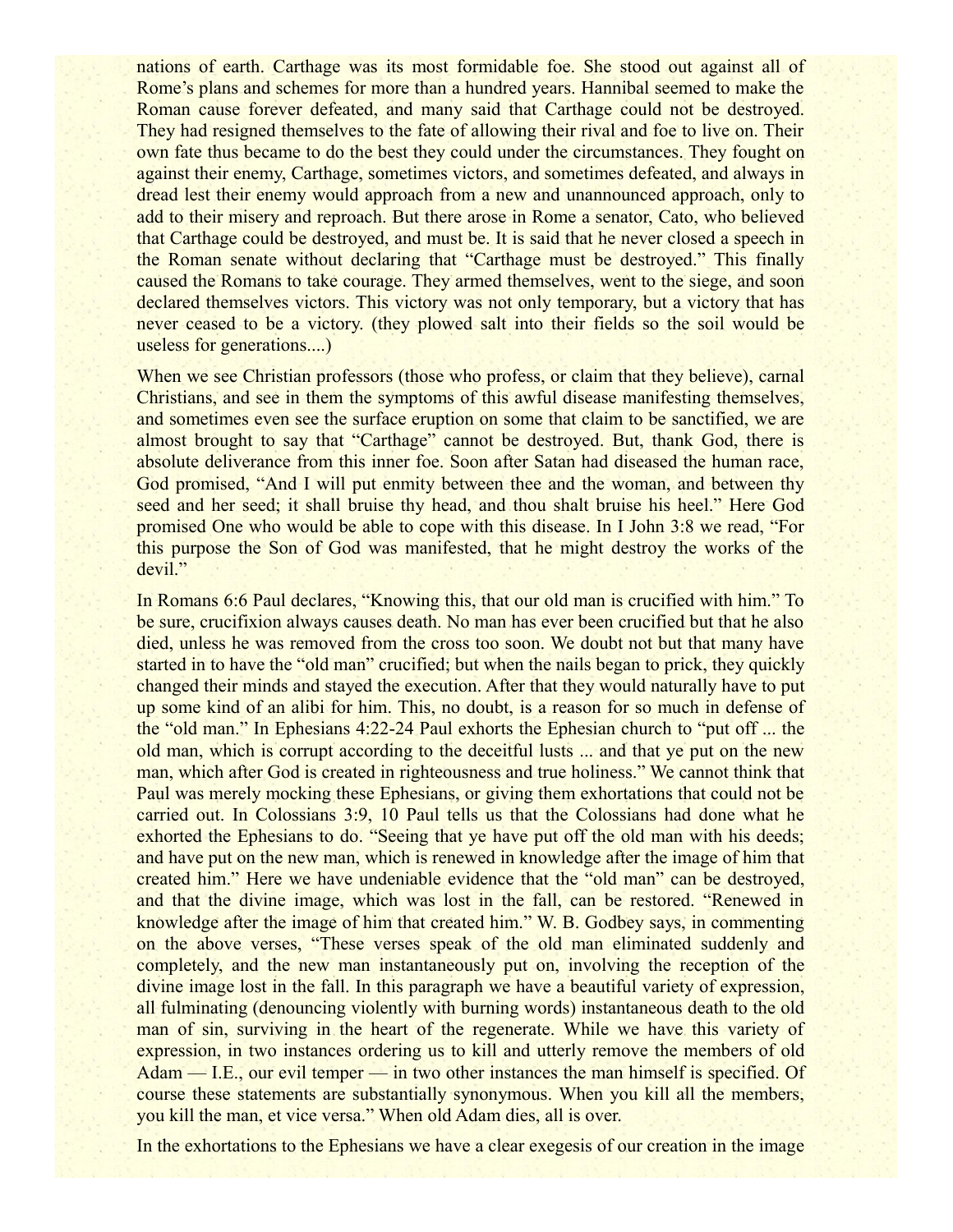and likeness of God, and Paul tells us what that image is. It is righteousness in harmony with God's revealed truth.

"It is not human righteousness arising from our good works, as a corrupt clergy would vainly tell us, but the righteousness of God in Christ imputed unto the truly penitent sinner, who, in utter desperation and profound realization of his utter meetness (worthy, appropriate) for hell-fire, casts himself on the mercy of God in Christ. Then God freely forgives him for Christ's sake alone, imputing to him His own righteousness, procured by the perfect obedience of Christ, both active and passive. This is the image of God; I.E., harmonization with the divine character" (W. B. Godbey).

We need not spend any more time in endeavoring to show that the carnal mind can be destroyed.

God has said, "Be ye holy"; and if God requires that we be holy, it seems almost foolish to argue whether or not it is possible to attain that state. St. John declares that "if we walk in the light, as he is in the light, we have fellowship one with another, and the blood of Jesus Christ his Son cleanseth us from all sin."

When God declares, "Be ye holy," every God-fearing man will certainly be driven to his knees, and seeking some promise on which to hang his hope. He will plead for help to get into the fountain that was opened for sin and uncleanness. Nothing but man's optional powers can interfere with the plan of God.



## **7. How, or by Whom, Can the Carnal Mind Be Destroyed?**

The Scriptures plainly teach, and almost all creeds admit, that the carnal mind remains in the believer's heart after conversion. The Scriptures also teach, and almost all creeds admit, that it must be gotten rid of *before we can be admitted to heaven*. (no corrupt thing at all is allowed to come in and spoil it) Many have devised plans by which to get rid of the troublesome thing, but all human efforts have been fruitless and have led to defeat. Some have tried to reason it out of the soul. They would tell us that sin exists only as we think of its existence, and that if we would cease thinking that it exists it would disappear. Others have tried other forms of reasoning, but it cannot be gotten rid of by reason. Neither is the question solved by denying its existence. Some have tried culture. Vainly have they tried to educate and train it out of the heart.

While the carnal mind is often made to act like a refined gentleman by the process of culture. *It is only the more deadly* as it lurks in the bosom of the deceived soul, rising up and doing its deadly deed at the least-expected moment. The carnal mind cannot be gotten rid of by refinement, nor by or through suffering.

"Where shall we look for a provision to make men holy? No preparation of chemistry will remove the stain of sin. Redemption is not latent in the human will; we might form the strongest of human resolutions, and exercise the vigilance of a guardian angel; yet the corruption of our hearts will be manifest, and we would be humiliated by an incessant failure to be holy. Early training and good raising are invaluable, but they have never in themselves produced a holy man. Education, good as it is, cannot produce saintliness, because it operates upon a different department in the man" (John Paul).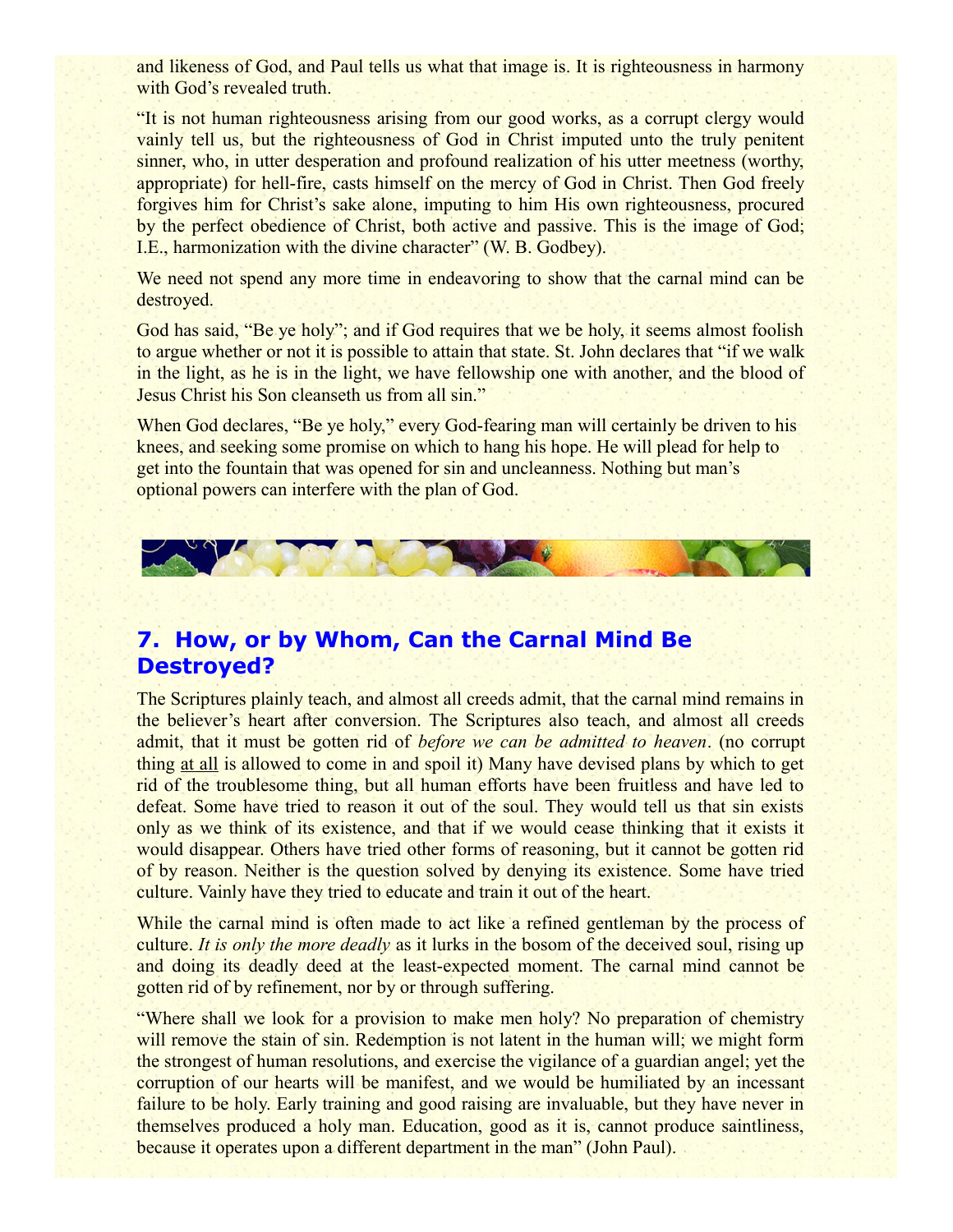Then how are we to get rid of this deadly disease, and where are we to look for hope? It must be gotten rid of somehow.

We read much in the Scriptures about being holy, sanctification, being freed from the law of sin, etc. To sanctify means "to make holy," and to be made holy certainly means to have the carnal mind and all unholy tempers destroyed. Then if we can find who it is that sanctifies we shall find who it is that can destroy the carnal mind. Jude says, "To them that are sanctified by God the Father." The writer of the Epistle to the Hebrews says, "Wherefore Jesus also, that he might sanctify the people with his own blood, suffered without the gate." Paul tells us that Jesus so loved the Church that He "gave himself for it; that he might sanctify and cleanse it." In the fifteenth chapter of Romans he gives the Holy Ghost the credit: "That I should be the minister of Jesus Christ to the Gentiles, ministering the gospel of God, that the offering up of the Gentiles might be acceptable, being sanctified by the Holy Ghost."

Thus we see that God the Father, Jesus Christ the Son, and the Holy Ghost are all involved in this great work. Someone has said, *"The Father thought it, Christ bought it, and the Holy Ghost wrought it."* Jesus made the atonement on the cross that He might make our complete redemption possible.

"That he might sanctify the people" — not only the apostles, as some would have us believe, and not only the preachers, but the people. He gave Himself for the Church for this very purpose.

The Holy Ghost is the Executive of the heavenly Kingdom. All law proceeds from the Father; Jesus Christ performs all judiciary functions, granting pardon to all who sue for it in His name and through the merits of His blood, and pronouncing the doom of woe upon all who remain impenitent; the Holy Ghost is the Executive, executing the will of the Father, bringing guilty souls to the bar, and bearing the message of pardon to those who have found mercy at the court. He also applies the Blood of the Covenant to the hearts of those who would make themselves ready to meet the Bridegroom at His coming.

Romans 7:23, 24 gives us another very significant truth. "But I see another law in my members, warring against the law of my mind, and bringing me into captivity to the law of sin which is in my members. O wretched man that I am! Who shall deliver me from the body of this death?" Then in the second verse of the eighth chapter Paul exultantly cries out, "For the law of the Spirit of life in Christ Jesus hath made me free from the law of sin and death." Here we see that we are not to work this deadly monster out by spiritual exercise, or by reasoning, *but we must be made free*. It also absolutely refutes the idea held by some that Paul had reference to his physical body when he cried, "Who shall deliver me from the body of this death?" They would tell us that he here had reference to being delivered from his physical body, because his physical body would someday have to die, and that he here speaks of a dying body. But in the eighth chapter he tells us that he had gotten delivered from it, and *he was still residing in his physical body*.

Now let none be led to think that there be three Gods: Father, Son, and Holy Ghost. These be three Persons in Trinity, but one God. "The eternal Power and Godhead is a Trinity ... 'The true Christian faith is this, that we worship one God in Trinity ... neither confounding the persons, nor dividing the substance. For there is one Person of the Father, another of the Son, and another of the Holy Ghost. But the Godhead of the Father, of the Son and of the Holy Ghost is all one, the glory equal, the majesty coeternal. Such as the Father is, such is the Son, and such is the Holy Ghost. The Father uncreated, the Son uncreated, and the Holy Ghost uncreated ... The Father eternal, the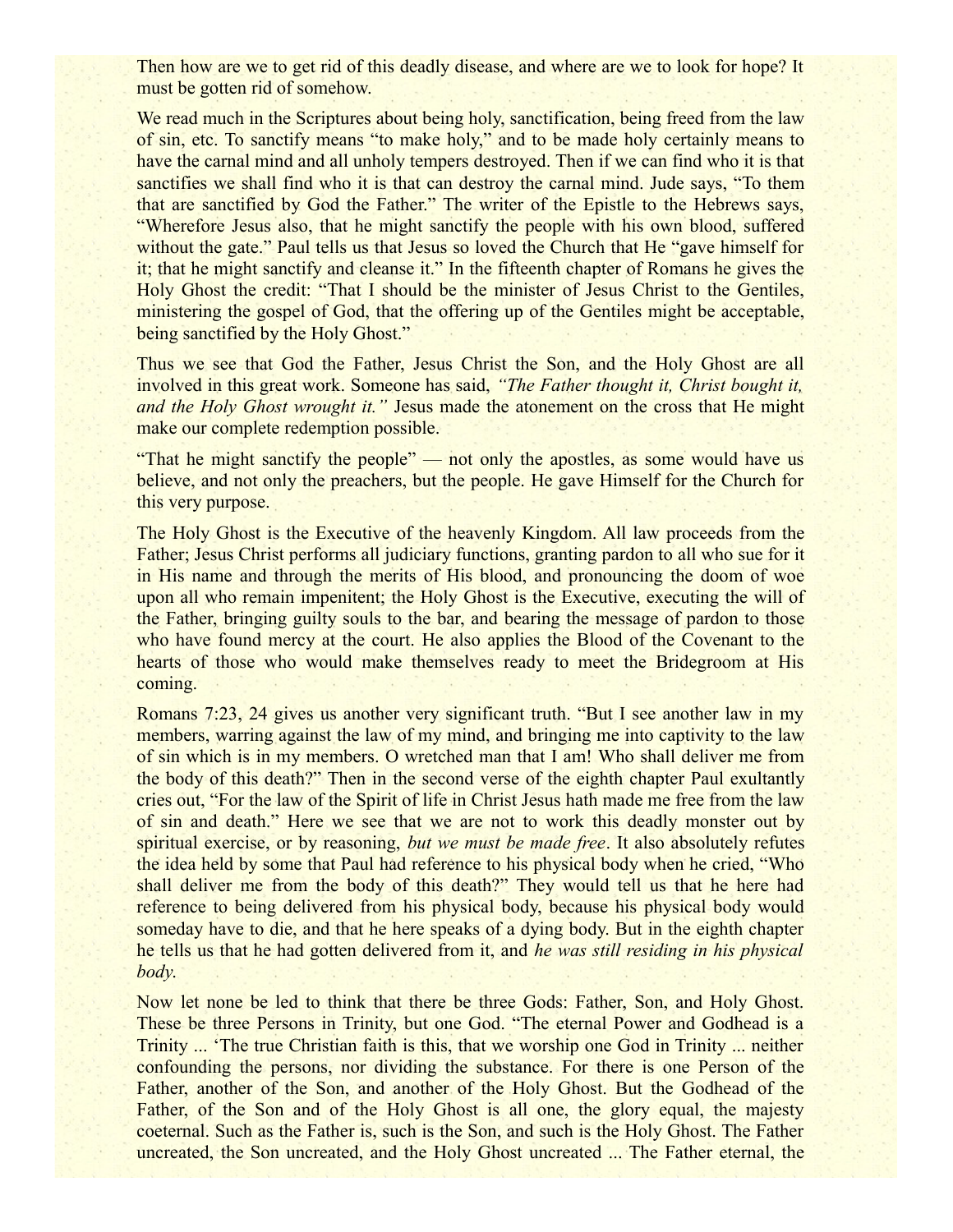Son eternal, and the Holy Ghost eternal. And yet they are not three eternals, but one eternal ... The Father is God, the Son is God, and the Holy Ghost is God; and yet there are not three Gods, but one God. So likewise the Father is Lord, the Son Lord, and the Holy Ghost Lord; and yet not three Lords, but one Lord ... In this Trinity none is afore, or after other, none is greater or less than another; but the whole three Persons are coeternal together, and coequal; so that in all things, as aforesaid, the Unity in Trinity, and the Trinity in Unity is to be worshipped'" (Seiss, in Apocalypse, pp. 415-417).

While the great blessing of heart purity is not obtained by works, there is nevertheless a part that we must perform. In Leviticus 20:7-8 we read, "Sanctify yourselves therefore, and be ye holy; for I am the Lord your God. And ye shall keep my statutes, and do them: I am the Lord which sanctify you." This makes clear that there is a human side as well as a divine side to sanctification. Webster defines sanctify, first: "To consecrate, to dedicate, to separate"; secondly, "To cleanse from inbred sin; to make holy." Thus in the above scripture God says, "Consecrate, dedicate, separate yourselves, and I will cleanse you from inbred sin and make you holy." This is a work performed in and for the regenerate, for a sinner cannot consecrate, dedicate, and separate himself in the sense of this scripture. A sinner surrenders (to become saved), but does not consecrate .

"As you very well know, there are two parties concerned in the sanctification of a man, God and the man. As soon as God and the man enter into a heart co-operation, the man is on his way to the blessing" (John Paul).

In Acts 26:18 we have: "That they may receive forgiveness of sins, and inheritance among them which are sanctified by faith that is in me. Here we have faith mentioned. Faith is the link that ties us onto God. Faith appropriates the promise and makes it our own. Without faith it is impossible to obtain any spiritual blessing in the sense of a "work of grace." Only as we exercise faith do we obtain.

"Faith the instrument, God the efficient cause" (Poole).

"The same all sufficient sacrifice can cleanse them all, if applied by faith" (Alford).

'The purifying, sanctifying principle is properly the Spirit, but this is received in connection with faith" (Olshausen).

"It is true that in subduing our depravities, one act of faith is worth a whole lifetime of attempted faithfulness" (Fuller).

"To this faith, shall the promise of entire sanctification be given. Which in the nature of the case supposes instantaneous work immediately following upon entire and unwavering faith" (Watson's Institutes).

"Exactly as we are justified by faith, so are we sanctified by faith" (Wesley).

"Certainly you may look for it now, if you believe it is by faith. And by this token you may surely know whether you seek it by faith, or by works. If by works, you want something to be done first, before you are sanctified" (Wesley).

"You must believe that there is such a thing as sanctification obtainable today, for the whole church, and therefore for you. If you hesitate at this point, you cannot get any farther. You had as well quit seeking holiness for the present, and begin asking God to have mercy upon your poor skeptical soul" (John Paul).

To have any doubt that there is such an experience means sure failure and defeat. Unbelief will obstruct the channel every time. No soul can, or need ever hope to, obtain an answer to any prayer so long as there is doubt as to the possibility of having that prayer answered. God has so fixed the laws of His universe that faith constitutes the channel over which He operates. "And he [Jesus] did not many mighty works there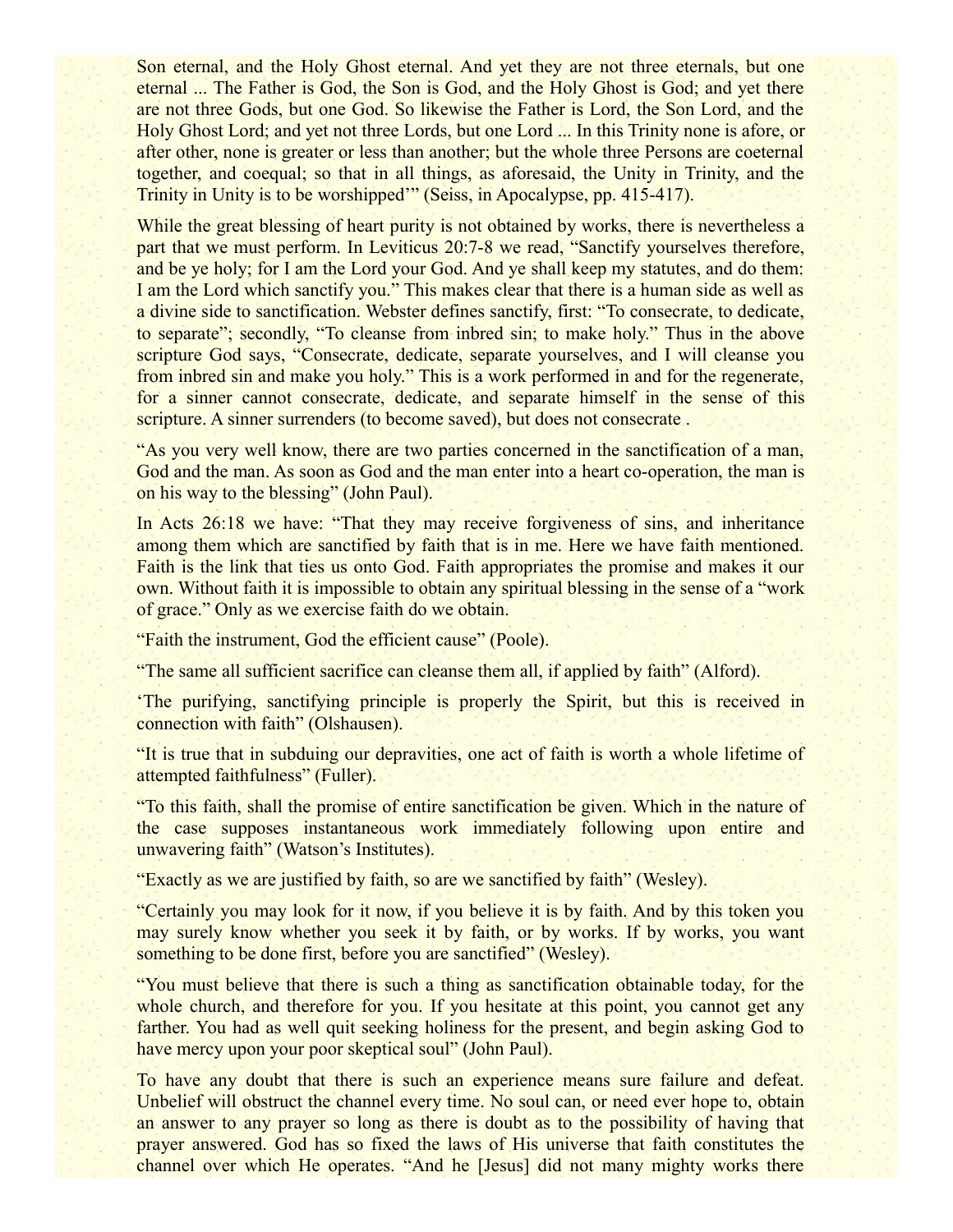because of their unbelief" (Matt. 13:58). "We see that they could not enter in because of unbelief" (Heb. 3:19). "Let us labour therefore to enter into that rest, lest any man fall after the same example of unbelief" (Heb. 4:11).

After being fully persuaded that there is such a blessing, the next step is to be fully assured of your acceptance with God now. If one is not clear as to his justification, and does not know for a certainty that he is fully justified, and that all his sins are forgiven, having the witness of the Holy Spirit that at the present moment all of his sins are under the Blood, then we would advise to have this point cleared up first. The sinner is not eligible for the blessing of entire sanctification. Neither is the backslider eligible. It is absolutely necessary that one is first clearly and definitely justified. If there are any doubts at this point, it will surely cause trouble later on. The enemy is very shrewd. When he sees that one is persuaded that holiness is obtainable, if that soul is not clear in his justification, the devil will cause him to seek the blessing of holiness before the matter is cleared up, and, if possible, he will get that one to profess the experience, only to lead him into confusion and darkness later on. (this became common in the holiness movement, and was greatly instrumental in its virtual disappearance.) (see the "Dancing with Ichabod" page)

The scriptures that relate to holiness or sanctification, both the exhortations and promises, are many more than the scriptures that relate to justification. Yet every one of the numerous scriptures regarding holiness is addressed to believers, or converted people. God's Word warns, exhorts, and implores the sinner to repent that his sins might be blotted out, but constantly calls the believer, or Christian, unto holiness.

If the past is all settled and you know that you are justified, stick to it, and present yourself "a living sacrifice, holy, acceptable unto God," for no other purpose than to let the Lord sanctify you.

Consecrate not to a calling or to some line of service, but to the Lord, and let Him designate the calling. Simply sign a quitclaim deed to yourself and all that you are or ever will be, all that you have or ever will have, the past, the present, the future. Sign your name, as it were, to the bottom of a large, clean, blank sheet of paper; then turn it over to the Lord to fill in the page with anything that He may desire to place thereon. Then if He should later designate thereon some special calling, or service, or some task that seems hard, you can say "Amen" to it from the depth of your soul because your name is already signed to it. Nothing short of that could be classed as real consecration. A lying or deceitful consecration will avail nothing. It will only lead to trouble, as it did in the case of Ananias and Sapphira. They wanted to join the holiness church, so they came and feigned that they were giving all; but God could not be deceived. It culminated in their eternal sorrow and eternal doom.

If one would keep some field, though small, in his heart on which to cultivate his own interests, and to perpetuate his own desires, or a place to shelve some of his preferences, he need not expect to be sanctified.

Consecration is not sanctification, but it is the necessary precondition; and when one has fully consecrated, the step of faith is the natural and logical step that follows. Faith is the link that couples the human act of consecration onto the divine act of sanctification. Do not wait for feeling in order to believe. That would crowd faith out. Believe that He does accept the sacrifice that you bring, and sanctifies you now. If you are fully consecrated you have a full right to believe, and it will not be so difficult. But with a faulty consecration faith will be an impossible thing. Many have sought the experience of entire sanctification for some time and failed to obtain it because they had never come to the end of themselves, and had never said an eternal "Yes" to the whole will of God. When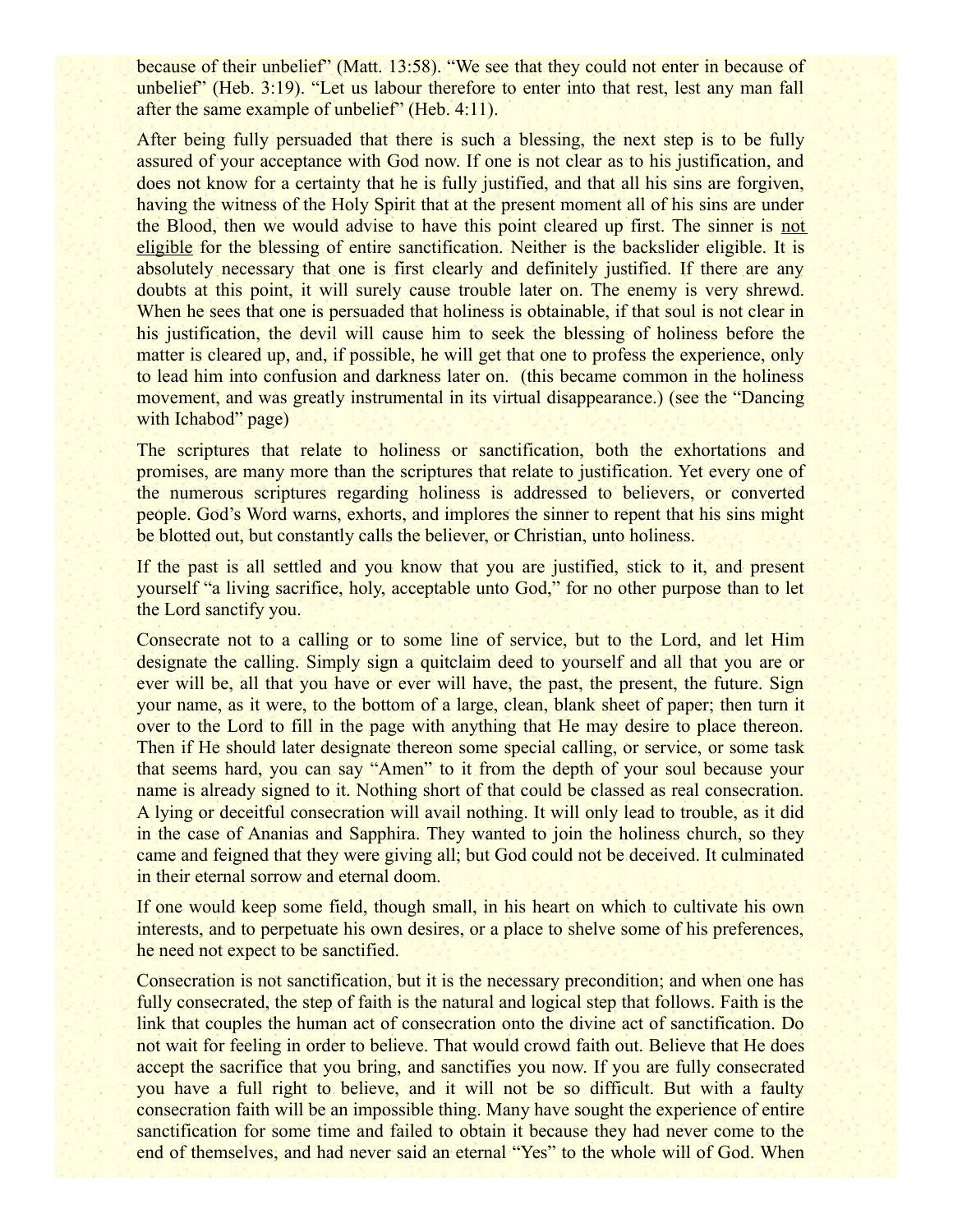one *abandons himself wholly* into the will and plan of God, faith naturally begins to rise. When faith touches the throne of God, divine power is released, and the believer is the happy recipient. Then naturally follows a confession, or testimony, of what has taken place. One has said, "Faith drives the nail, and testimony clinches it on the other side, so the enemy cannot draw it out." Some have lost this blessed experience of full salvation simply because they failed or refused to testify to it.



#### **8. When Can the Carnal Mind Be Destroyed?**

All orthodox churches admit and teach that the carnal mind exists in the heart of the believer after conversion. Likewise they all contend that the carnal mind must be destroyed, and that holiness is absolutely necessary as a qualification for heaven. Even the Catholic church contends for that. The differences in the various teachings have to do mostly with the time when it is destroyed.

As we survey this theme we find five major theories or doctrines, and all other theories or doctrines can be classed under one or another of these five major ones. These major doctrines are briefly: (1) that the carnal mind is destroyed in conversion; (2) that we are freed from the carnal mind, and obtain holiness of heart, by growth; (3) that we are freed from the carnal mind, and thus made holy, by, and in, the article of death; (4) that the carnal mind is destroyed and man is made pure in purgatory; (5) that the carnal mind is not destroyed in conversion, but that it may be destroyed, as an instantaneous act of divine grace, soon after conversion, and that we may have the experience now.

Now let us look at these propositions further, in the order in which they are given above. As we have already dealt with the first proposition in some length in another chapter, we shall pass over it briefly here. The carnal mind does not come under the realm of forgiveness. In conversion we are forgiven, pardoned. The carnal mind is something that cannot be forgiven, but must be cleansed away or destroyed, consequently it must come under an entirely different act. (For further discussion of this proposition reread chapter one.)

The second proposition also need not detain us long. The absurdity of this doctrine is so evident that we need but inquire of those who teach this growth doctrine to show us one individual who ever grew into the experience of holiness, or grew the carnal mind out of himself. If one could grow the carnal mind out of his heart, then why could he not grow the guilt of condemnation off himself? We have interviewed not a few who maintained that man gets rid of the carnal mind by growth, but never have we found one individual who would profess or admit or claim that he had reached the place, or state, where he had actually got rid of it. There came into one of our meetings in Texas a claimant of the growth theory. He was an old, white headed man. In the course of a conversation with him we asked, "How long have you been a Christian?" He answered, "Forty-three years." "How long have you been growing into holiness?" "Forty-three years," was the reply. "How near are you to the experience?" "I don't know." "How much nearer are you now than you were forty-three years ago?" "I don't know," was again the reply. "How much longer will you have to grow before you will be in possession of this experience?" "I don't know." "Now, brother, do you think that it is necessary for you to get rid of the carnal mind in order to be admitted to heaven?" "Oh, yes, that is quite evident from the teaching of the Bible." "But you do not yet have that experience after forty-three years of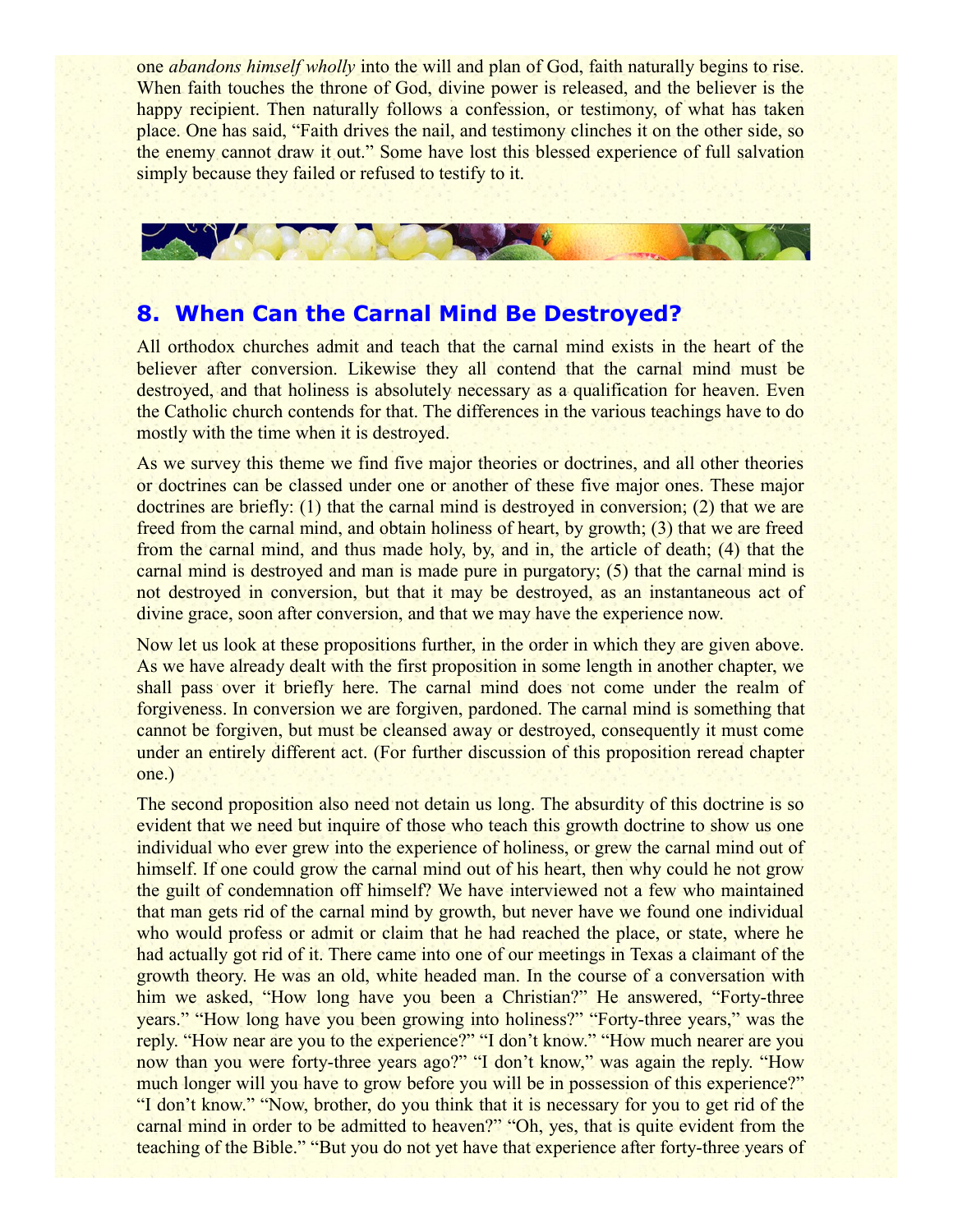growth?" "No, I have not." "Now, brother, tell me what would have become of you if you had died after growing only forty-two years. You say that one cannot be admitted to heaven unless he gets rid of the carnal mind, and forty-three years of growth has not enabled you to get rid of it. Then if you had had only forty-two years of growth and had died you would have been in a bad fix, would you not?" "I don't know."

Thank God, salvation is not such an indefinite and hazy something. Neither is it so uncertain as would be indicated by this "I don't know."

To be sure, there is growth in things spiritual, and this is very marked if one walks in the light especially after the heart has been purified. When growth ceases, the soul will soon atrophy, and then decay sets in. That soul who has ceased to grow has great cause to be alarmed. If our child should cease to grow, and wear the same clothing a year from now that he wears now, we would be alarmed and consult a physician to ascertain the trouble, for something would surely be the matter with our child. There are those who wear the same clothes now that they did ten, twenty, or even forty years ago. They pray the same little prayer, repeat the same old testimony, etc. But a healthy child will surely grow. There is, and should be, a tremendous growth in things spiritual; but there is no growth into an experience of grace, neither indeed can be.

A cabbage plant will grow in the garden if it is planted there, and is then watered and properly cultivated; but no cabbage plant will ever grow into the garden. Plant it there; then delight yourself by watching it grow. Get into the experience of heart purity; then delight yourself in the Lord by growing in all the Christian graces, and on to the maturity of a full-orbed Christian character. This growth will be tremendously increased by the destruction of the carnal mind. As weeds will prevent the cabbage plant from growing and maturing properly, so will the carnal mind prevent that spiritual growth that every child of God should enjoy.

We find not even so much as a hint in the Scriptures that a soul ever grows into an experience of grace.

In considering the third view let us say that there is no virtue in dying the physical death. As death finds us, so will the judgment find us. If death is the destroyer of the carnal mind, then death ceases to be our last enemy, and becomes the agent of our salvation. And if death be the agent of our salvation, then it is our friend. If death be the agent of our salvation, then the devil is the grandfather of our eternal happiness; The devil is the father of sin, and sin brought forth death. Thus death is the grandchild of the devil. Thus the grandchild of the devil is our sanctifier. Then Jesus and the Holy Ghost have nothing to do with our sanctification, and thus with our salvation. The Blood was then shed in vain, and Jesus was mistaken in the thought of atoning for our condition and alienation from God. Thus the Cross becomes a mockery; Jesus is robbed of all glory and all honor in our salvation; the Blood becomes an "unholy thing"; and he who is the enemy of God and the souls of men is the direct agent of our salvation and joys in the world to come, and death, our "last enemy," becomes the direct agent.

"Notice one thing: any time any of the apostles speak of people being sanctified, it is never by growth but always by the power of God; and the act is always charged to the Father, the blood of the Son, or the Spirit, and never to growth, death, the grave, or to the resurrection. Now if it were possible to be sanctified by any of these means it would leave God out of the question and rob Him of all the glory, and steal the honor from the Son. Jesus speaks of this case in John 10:7-8, where He said, 'Verily, verily, I say unto you, I am the door of the sheep. All that ever came before me are thieves and robbers.' Now, I have no disposition to steal the honor from the Blood, or rob the Son of any of His glory; but I want to join the blood-washed throng arrayed in white robes, who have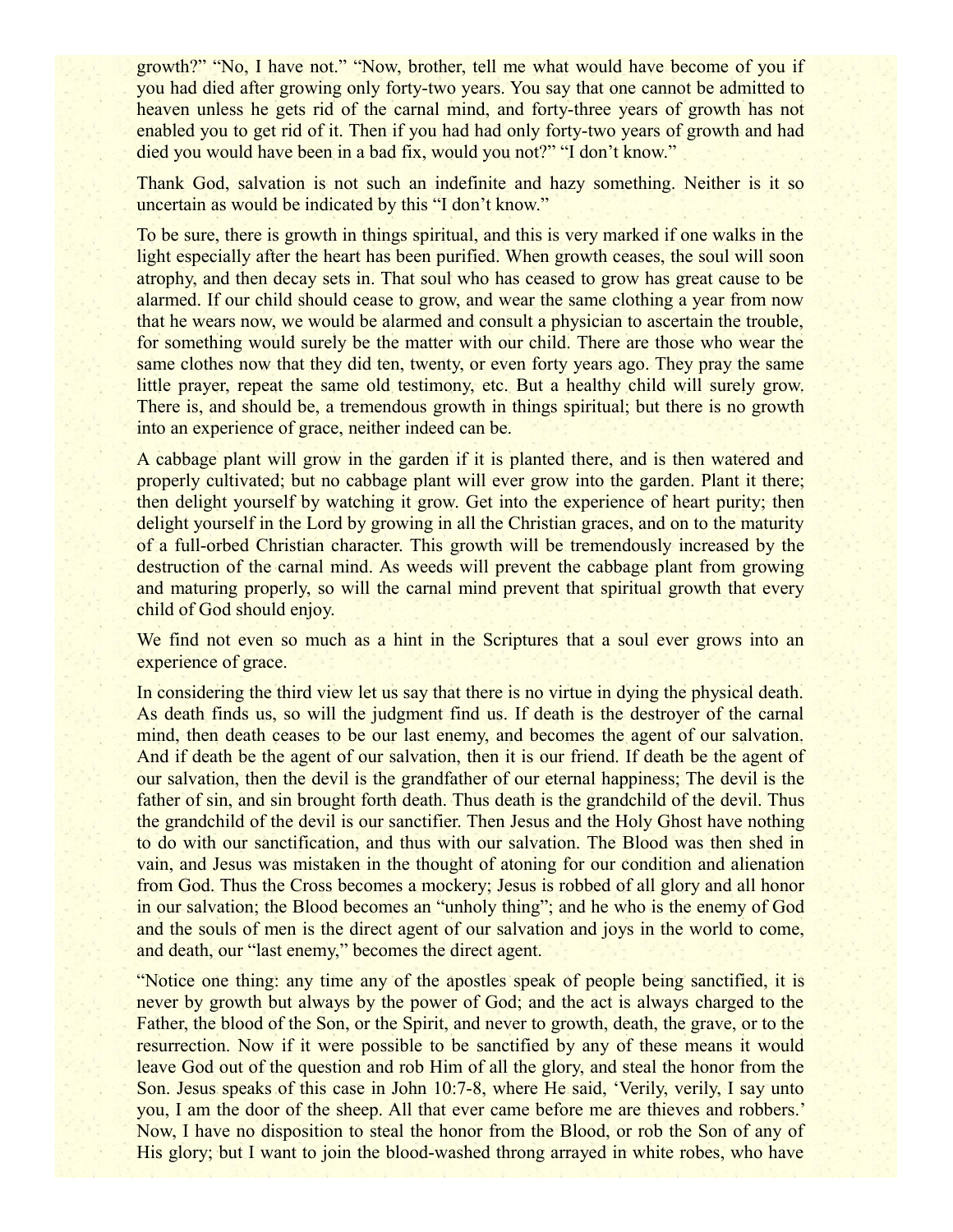washed their robes in the blood of the Lamb" (C. B. Jernigan).

The doctrine that men are sanctified, or made pure in purgatory is simply absurd. It is ridiculous to think of sending a soul to hell, or some other place of torture, to purify it. Then why is not the devil purified before now?

That sanctification is an experience of grace that is subsequent to conversion is evidenced by the fact that all exhortations and promises, in the Bible, in regard to this experience are spoken to those who are already Christians.

That it is attainable in this life, and that it is an experience that can be and may be lived and enjoyed is evidenced in Luke 1:74, 75. "That he would grant unto us, that we being delivered out of the hand of our enemies might serve him without fear, in holiness and righteousness before him, all the days of our life." In the second chapter of Acts, Peter, in answer to those who were pricked in their hearts when they saw what had taken place on Pentecost, told them that if they would repent and have their sins remitted, they too would be eligible for the blessing of holiness, "For the promise is unto you, and to your children, and to all that are afar off, even as many as the Lord our God shall call." Thank God! That promise takes in you and me.

Dr. H. T. Hudson says it is attainable in this life, and may be enjoyed and lived, "(1) Because God wills it. 'For this is the will of God, even your sanctification.' God wills our sanctification just as truly and sincerely as He wills the salvation of sinners, or any other desirable thing. There can be no higher law than the will of God. (2) Because God commands it. 'Be ye therefore perfect, even as your Father who is in heaven is perfect.' 'Be ye perfect' — not in knowledge or power as God, but in love and holiness. Be perfect — not in degree as God, but in quality, in kind. (3) Because this great blessing is promised. 'Then will I sprinkle clean water upon you, and ye shall be clean: from all your filthiness, and from all your idols, will I cleanse you' (Ezek. 36:25). 'If we confess our sins, he is faithful and just to forgive us our sins, and to cleanse us from all unrighteousness' (I John 1:9). 'The very God of peace sanctify you wholly' (I Thess. 5:23). Does not this passage mean entire sanctification? Do we have to wait till death for this? Then, why does the apostle pray that 'your body be preserved blameless'? (4) Because the possession of holiness is eminently desirable. Holiness makes us like God. It enables us to enjoy much of heaven while on earth. It makes us more useful.

It gives us meetness (appropriate and necessary preparation) for heaven ... For this the precious blood of Christ streamed from the cross. For this the Holy Spirit is sent into the world. For this the lamp of the Bible shines. For this the gospel is preached. For this the world stands, the sun shines, the earth yields her increase, the judgment is delayed. For this God employs the various agencies of the church. 'For he gave some apostles, and some prophets, and some evangelists, and some pastors and teachers, for the perfecting of the saints.'" (Methodist Armor).

"You may find in yourself a disposition to stagger and falter when you are confronted by your duty to seek holiness. But do not do it. Now is God's day for this full salvation. Wait no longer, but plunge into the fountain; for in waiting, you may grieve the Holy Spirit. The hindrances to your sanctification may be many today, but you need not hope for them to be fewer. There is a reason why you haven't the blessing. As soon as this reason disappears, the blessing will be in your possession" (John Paul).

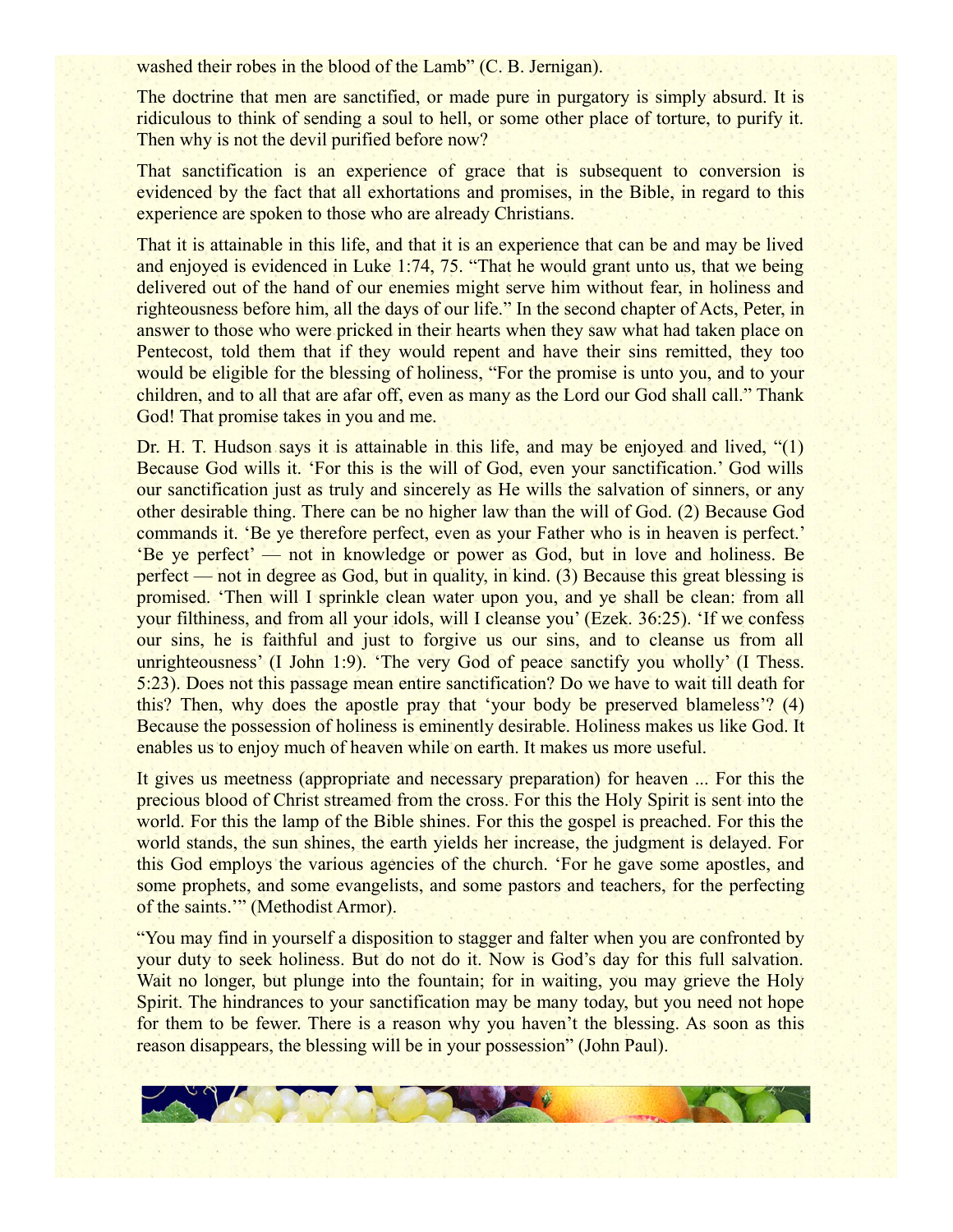### **9. What Then?**

The destruction of the carnal mind by the mighty Holy Ghost (in the sanctification crisis) is a definite experience, and a definite turning point in the life of him who experiences it. When the Holy Ghost comes into the heart and life of a believer and takes up His permanent abode there, He does a definite work. *(not to be mistaken for today's popular being "filled with the Spirit". That refers to "stirring up" the Holy Spirit quietly received at salvation, so that it is given freedom to be active rather than politely hiding within until you properly trust him. Both were received by the 120 in the Upper Room. ES)* It is not something that is hazy or indefinite.

1) He purifies the heart. "And God, which knoweth the hearts, bare them witness, giving them the Holy Ghost, even as he did unto us; and put no difference between us and them, purifying their hearts" (Acts 15:8, 9).

Here we see that their hearts were purified when they received the Holy Ghost, or by the reception of the Holy Ghost. When He came in, He cast out all those evil tempers that are contrary to God's best plan and purpose in us. He cast out anger, malice, wrath, jealousy, peevishness, stubbornness, self-will, and everything else that God cannot use for His glory, and that can never be admitted into heaven. Thus He purifies the heart and gives one the sense of internal cleanness.

In commenting on the above scripture, Dr. W. B. Godbey says, "This scripture settles forever the fact that the hearts of the apostles on the day of Pentecost were purified by faith (in the upper room), in order to be filled with the Holy Ghost. It also settles the matter beyond the possibility of cavil (lie) that the plan of salvation is the very same for Jew and Gentile, at Jerusalem and in the uttermost part of the earth." Adam Clarke says, "The purification of the heart by the Holy Spirit was the grand object of the religion of God, and that alone by which the soul could be prepared for the blessed immortality."

2) He gives power. "Ye shall receive power, when the Holy Ghost is come upon you" (Acts 1:8, R.V.). We find this very aptly commented on by Dr. Godbey; so we shall pass on his comment. "The English Version gives this very incorrectly. 'Ye shall receive power after the Holy Ghost is come upon you.' You find it beautifully corrected in the Revised Version. I have heard and read many sermons from this text exhorting the people to seek power after the Holy Ghost had come on them.

All this leads to superstition and fanaticism. The plain revelation is that the Holy Ghost himself is the power, and there is no other. So never seek power, but seek the Holy Ghost Himself. When you have Him you have all the power you need to do anything that God wants you to do. So you have nothing to do but to get thoroughly sanctified and filled with the Holy Ghost, abide in Him, obey, and be true. So long as you thus abide, responsive to the gentle voice of the indwelling Comforter, verifying His will revealed by His Spirit, Word and Providence, you will have all the power you need to do your whole duty, because you have Omnipotence to check on at will. After we are filled with the Holy Ghost we grow with paradoxical rapidity, and thus, with spiritual enlargement, become more and more capacious of God ... The word translated 'power' here is not identical to the word 'power' in the preceding verse. There it is exousia, 'authority'; here it is dunamis, 'dynamite.' Hence, the literal reading 'Ye shall receive dynamite of the Holy Ghost,' I.e., if you will receive the Holy Ghost as a personal, indwelling Sanctifier and abiding Comforter, He will supply you with all the dynamite you need to blow all sin out of you and to qualify you to blow up the devil's kingdom wherever you go, and enjoy an everlasting victory in your heart and life." There are those who want power to succeed in politics, or power to become social leaders, or power to accomplish great physical feats, or power to persuade people to accept their personal opinions in civic or religious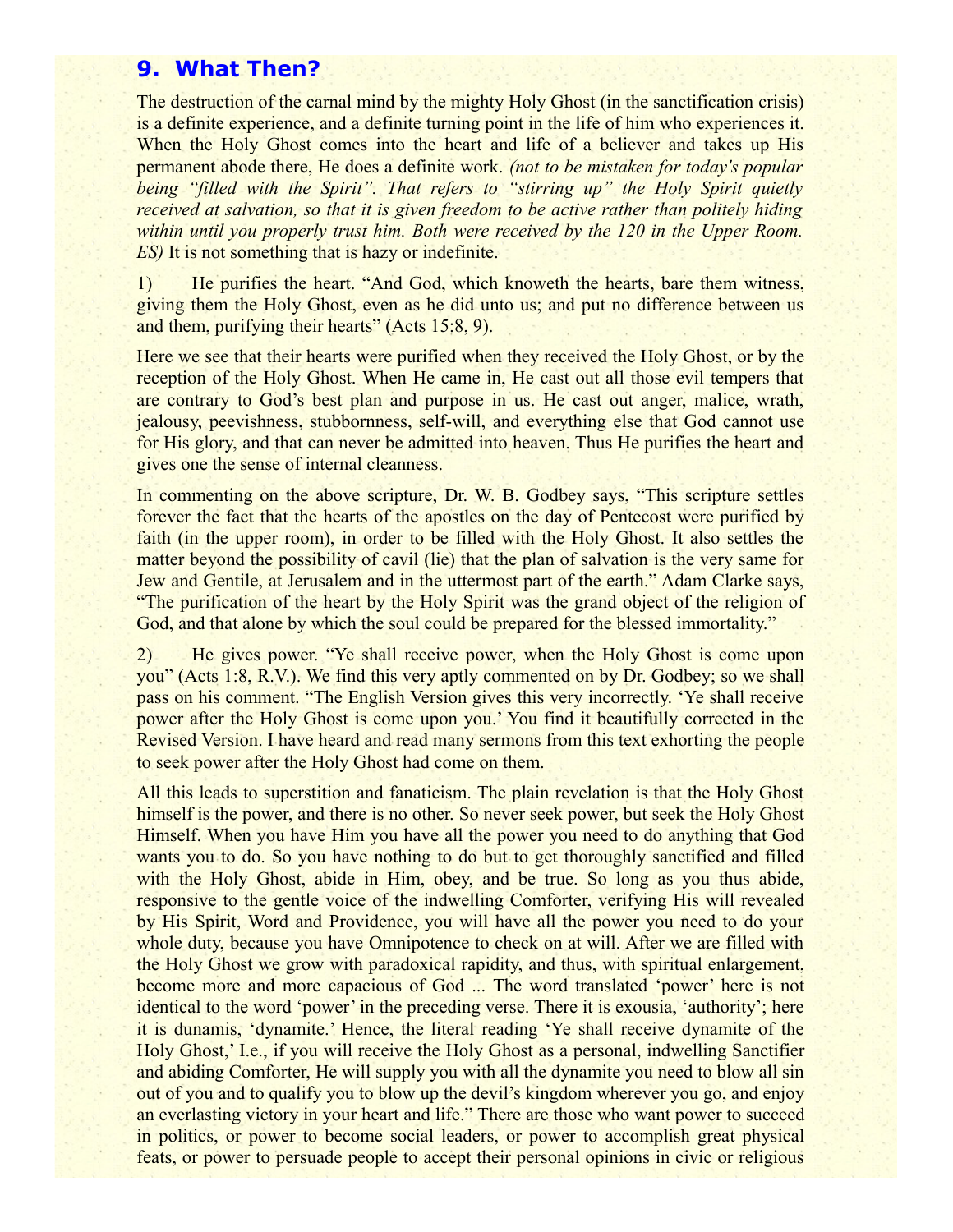matters, etc.; but that kind of power is not implied in the above-quoted promise. The Holy Ghost gives power to live right; power to sacrifice for God, and for others; power in prayer; power in testimony; power to love God with all the heart, soul, mind, and strength; power to hold your tongue steady; power to keep from quarreling with your wife, or with your husband; power to keep from saying harsh and cutting things; power to defeat the devil on any battlefield; power to keep from lording it over others; power to keep sweet and gentle under all provocations; etc., etc. This requires tremendous power, but the Holy Spirit is ample for every occasion.

#### 3) The Holy Ghost gives us fitness for heaven.

We read of the king who prepared a wedding feast for his son's marriage and invited guests to come in and fill the guest chamber. When the king came in, he found there one who did not have on a wedding garment. He asked, "Friend how camest thou in hither not having a wedding garment?" Then he turned to his servants and commanded them to bind the man hand and foot and to cast him out into outer darkness. Let us not forget here that this man had as much right to be at this wedding feast as anyone else who was there. He had been invited, and all who had been invited had the right to attend. I have the right to attend any social function, or any other gathering, to which I have been invited. It may not be right for me to attend some gatherings to which I am invited; but so far as the gathering is concerned, I have the right to be there if I am invited. Then why was this man cast out? Not because he was an intruder, coming in where he had not been invited; but because he neglected the fitness (his proper preparation) for the occasion. No doubt he imagined he could enjoy this privileged feast without meeting the requirements as to the fitness for it. Those who imagine they can make it by and get to heaven by merely accepting the invitation of regeneration, and thus neglect to put on the wedding garment of heart purity, are making the same fatal mistake that this man made. Peter cries out in clarion tones, "But as he which hath called you is holy, so be ye holy in all manner of conversation; because it is written, Be ye holy; for I am holy." This is as direct and positive a command as any in Sacred Writ. No one can ignore the plain commands of God's Word and stand clear in the day of judgment. The writer of the Epistle to the Hebrews tells us that without holiness no man shall see the Lord. John tells us in Revelation 20:6, "Blessed and holy is he that hath part in the first resurrection." This implies that the unholy shall have no part in the first resurrection. It also assures us that upon those who have part in the first resurrection the second death shall have no power, thus implying that the second death shall have power on all who do not have part in the first resurrection. This, then, plainly teaches that the second death shall have power on all those who are not holy, and who are not clothed with garments of "pure linen" washed in the blood of the Lamb.

In II Thessalonians Paul says, "God hath from the beginning chosen you to salvation through sanctification of the Spirit and belief of the truth"; and in Hebrews 13:12, 13 we are told that Jesus suffered on the cross for the express purpose of making our sanctification possible. In the prayer recorded in the seventeenth chapter of John Jesus prayed that the disciples might be sanctified; but He states in that prayer, "Neither pray I for these alone, but for them also which shall believe on me through their word." That takes in you and me, for were we not led to believe on Jesus through the words those disciples wrote down? Thus Jesus not only gave Himself for us, but prayed that you and I might be sanctified. In the Ephesian letter we are told that Jesus gave Himself for the Church, that He might sanctify it and cleanse it. "Christ also loved the church, and gave himself for it; that he might sanctify and cleanse it." Then we are told the purpose, or reason for it, "That he might present it to himself a glorious church, not having spot, or wrinkle, or any such thing; but that it should be holy and without blemish." *In that great*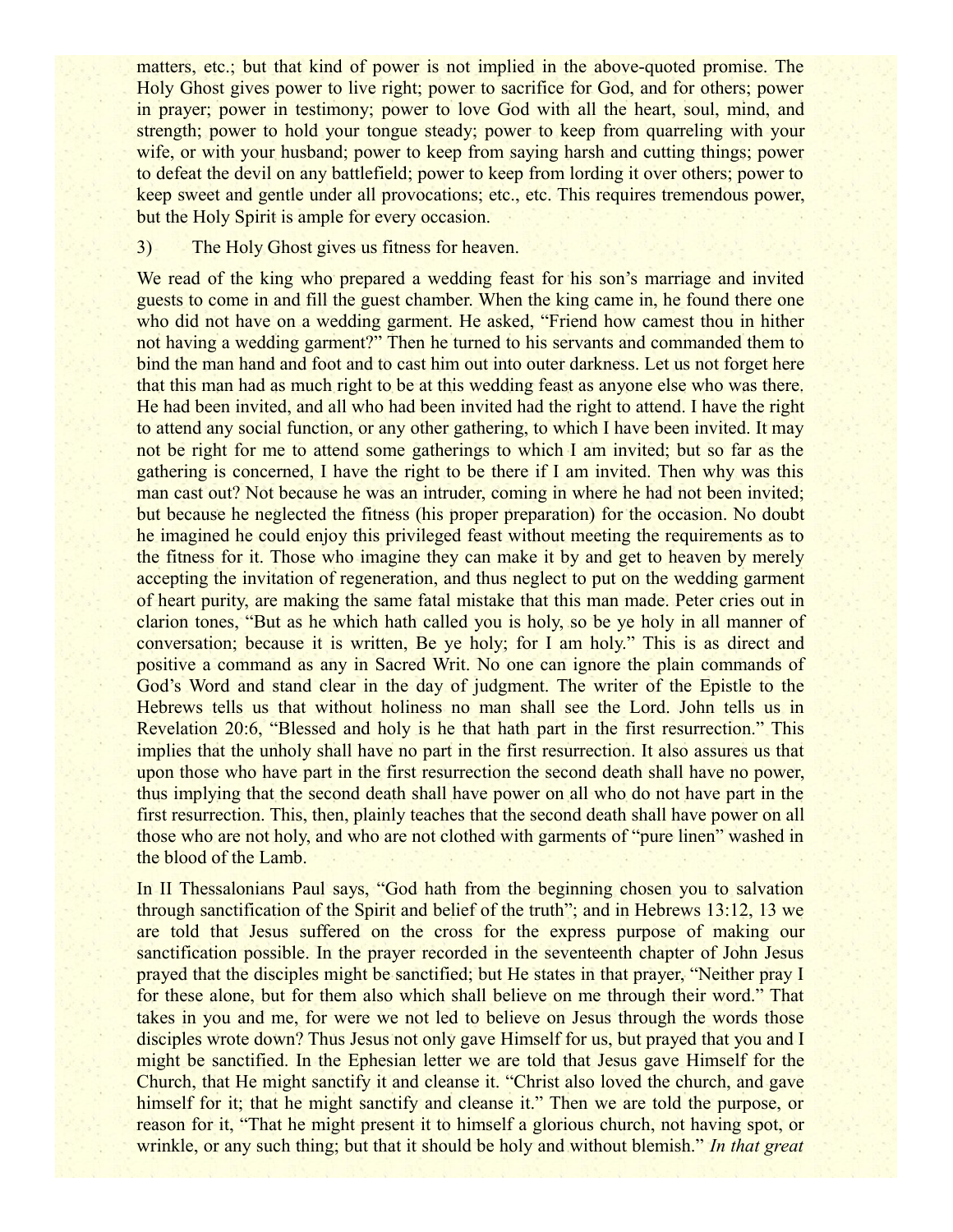#### *presentation day only the holy will be presented.*

4) The Comforter dwelling in the heart gives a consciousness of a fullness. "Filled with all the fulness of God." He gives the consciousness of divine cleansing. He makes one feel clean on the inside. He gives one a consciousness of constant freshness. He makes one "like a tree planted by the rivers of water, his leaf also shall not wither; and whatsoever he doeth shall prosper." He gives abundant fruitfulness. Thank God! He will walk with us and help us in every difficulty, comfort us in every sorrow, and bring us safely through every conflict. He knows every trial, understands every difficulty, and knows the solution for every perplexity. He gives us sweet, blessed communion with Himself. He can tell Him every heartthrob, and He never misunderstands. This communion implies fellowship and an intimacy, and He talks over with us the things that seem to hinder. He tells us the things that do hinder us, and we tell Him the things that we think hinder us. Not sin, that is all settled. But there come things and experiences into our lives that we think hinder us, but often the Comforter reveals to us that they are good for us.

There are times in the Spirit-filled life when one cannot shout, but he feels that holy awe; he is afraid to stir for fear of disturbing it. He wants no one to disturb him, not even the birds to sing, he is in such holy rapture. Then there are times when you will weep. You cannot quit. You do not want to quit. At times you may have a regular tear-up and disturb all the neighbors. The Holy Ghost knows just what you need and when you need it, and how to give it to you.

How marvelous and how wonderful that it has been made possible for everyone to have such a glorious experience of divine grace and salvation. Let no one stop short of it, but press on in the full assurance of faith. While there are doubters and skeptics, we need not let them deter us. The glorious possibility of this grace can be proved by experience. If one man proves it to be so, that establishes the Bible testimony against all the doubters in the world. The scientists and geographers and all other learned men, once believed the world was flat. Columbus rose up, declared the earth to be round, and proved it against all the doubters. Just so a great part of humanity believe that the carnal mind is destined to live to the end of our earthly pilgrimage: but the apostle Paul says their unbelief does not make the faith of God of none effect. And humble men and women are rising up every day and declaring deliverance is possible. O, that men would take counsel with faith and not with unbelief: It is no little salvation that Jesus came to work out for us. It is a great salvation. It is not pretense, not make-believe, but a real salvation from all sin, from all doubt and fear, from all guile and hypocrisy, from all malice and wrath, from all evil tempers of every kind. Finally, "take heed lest there be in any of you an evil heart of unbelief." Amen

H.A Erdmann



**Editor's Note:** While, the second death certainly speaks of a fearful and costly judgment yet to come, the sanctified have already willingly laid down their all to be allowed to pass before this terrible judgment seat while still in this life. They have been judged already. They emerged to find themselves made wholly white and so possess many precious heavenly privileges while yet here below.

The unsanctified still need to pass before the necessary judgment seat of Christ to gain entry to his heavenly Kingdom. It is His special place, and he admits only those who